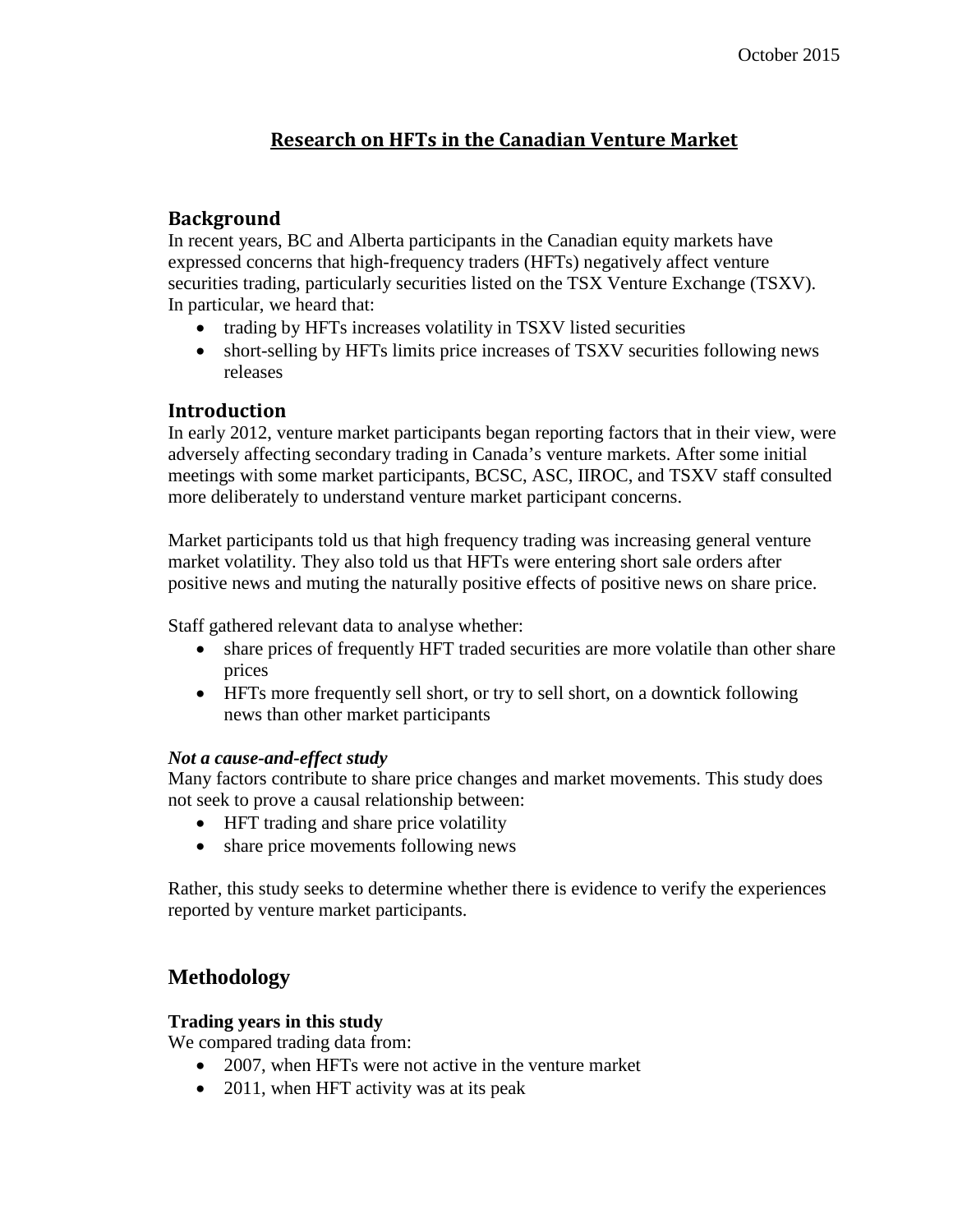• 2013, after the short sale rule was amended to permit short-selling on a downtick and to introduce the short-marking exempt (SME) identifier<sup>[1](#page-1-1)</sup>

The three study periods were different market environments for trading in TSXV-listed securities.

**[Figure 1](#page-1-0) shows** the average monthly trading levels during the three study periods.



<span id="page-1-0"></span>**Figure 1: Average monthly trading levels during 2007, 2011, and 2013**

In 2007, the TSXV composite index was above 2500 for the entire year (over 3300 in the first half of the year). Trading volume averaged 4.4 billion shares per month. The value of trading averaged \$3.8 billion per month.

In 2011, the TSXV composite index never fell below 1400 and was over 2000 more than half of the year. Trading volumes averaged more than 5.5 billion shares per month. The value of trading in 2011 averaged \$3.5 billion per month.

The trading environment for TSXV-listed securities was very different in 2013. In April, the composite index dropped below 1000 and stayed there for the rest of the year. Compared to 2011, trading volumes fell by almost 50%, to an average of 3 billion shares per month. The value of shares traded in 2013 fell by two-thirds, averaging \$1.1 billion per month.

<span id="page-1-1"></span><sup>&</sup>lt;sup>1</sup> 2007 data is from TSXV only, as only TSXV was trading venture securities; 2011 and 2013 data is from all Canadian marketplaces that traded TSXV securities during those years.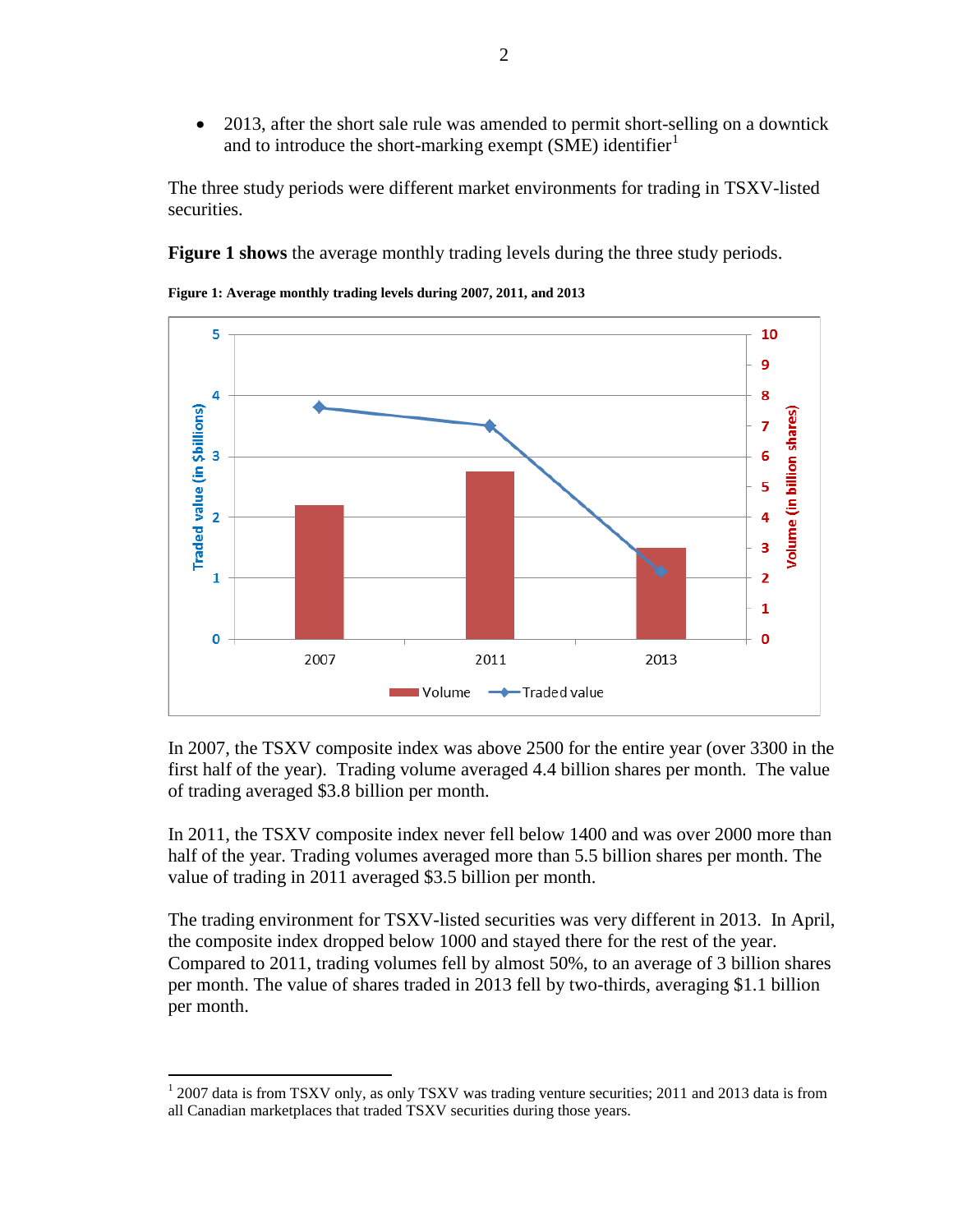## **Sample securities in this study**

We selected sample securities for this study by:

- 1. identifying trader IDs that exhibited HFT-like trading activity in 2011 and 2013
- 2. selecting a sample of TSXV listed securities for all three study periods

## *Step one: identify HFTs in 2011 and 2013*

First, staff identified trader IDs exhibiting HFT-like trading activity. Registrants assign trader IDs to an account or a group of accounts - client, staff/pro, or house/proprietary. A trader ID does not necessarily represent one client or one account.

There is no generally accepted definition of HFT. In this study, we chose indicators associated with HFT trading by market participants, third-party researchers, and IOSCO (*Regulatory Issues Raised by the Impact of Technological Changes on Market Integrity and Efficiency*, July 2011.)

The indicators are:

- using low latency (high speed) technology to manage order flow
- trading to avoid taking a position that would expose the trader to market volatility risk (i.e. flat at the end of a trading day)
- executing a large number of trades
- executing a large number of small trades
- sending heavy message traffic to the marketplaces, including a large number of messages associated with each trade executed
- frequently cancelling orders shortly after posting them

We used trading and message<sup>[2](#page-2-0)</sup> data to assess whether certain trader IDs are engaged in HFT-like activities. In particular, we focused on five data elements of 1500 trader IDs active in June 2013. Characteristics of these five data elements that correspond to indicators of "HFT" are:

- a large number of trades
- a large number of messages
- a large message per trade ratio
- use of the short-marking exempt (SME) identifier
- a small average trade size

We then established a threshold for each data element. We aimed to capture approximately the top 20% of traders for each data element, but the actual percentages of trader IDs that met each threshold were different.

**[Table 1](#page-3-0) outlines** the data elements, their thresholds, and the actual percentage of trader IDs that met the thresholds.

<span id="page-2-0"></span><sup>&</sup>lt;sup>2</sup> Messages included all messages received include orders, order amendments and order cancellations.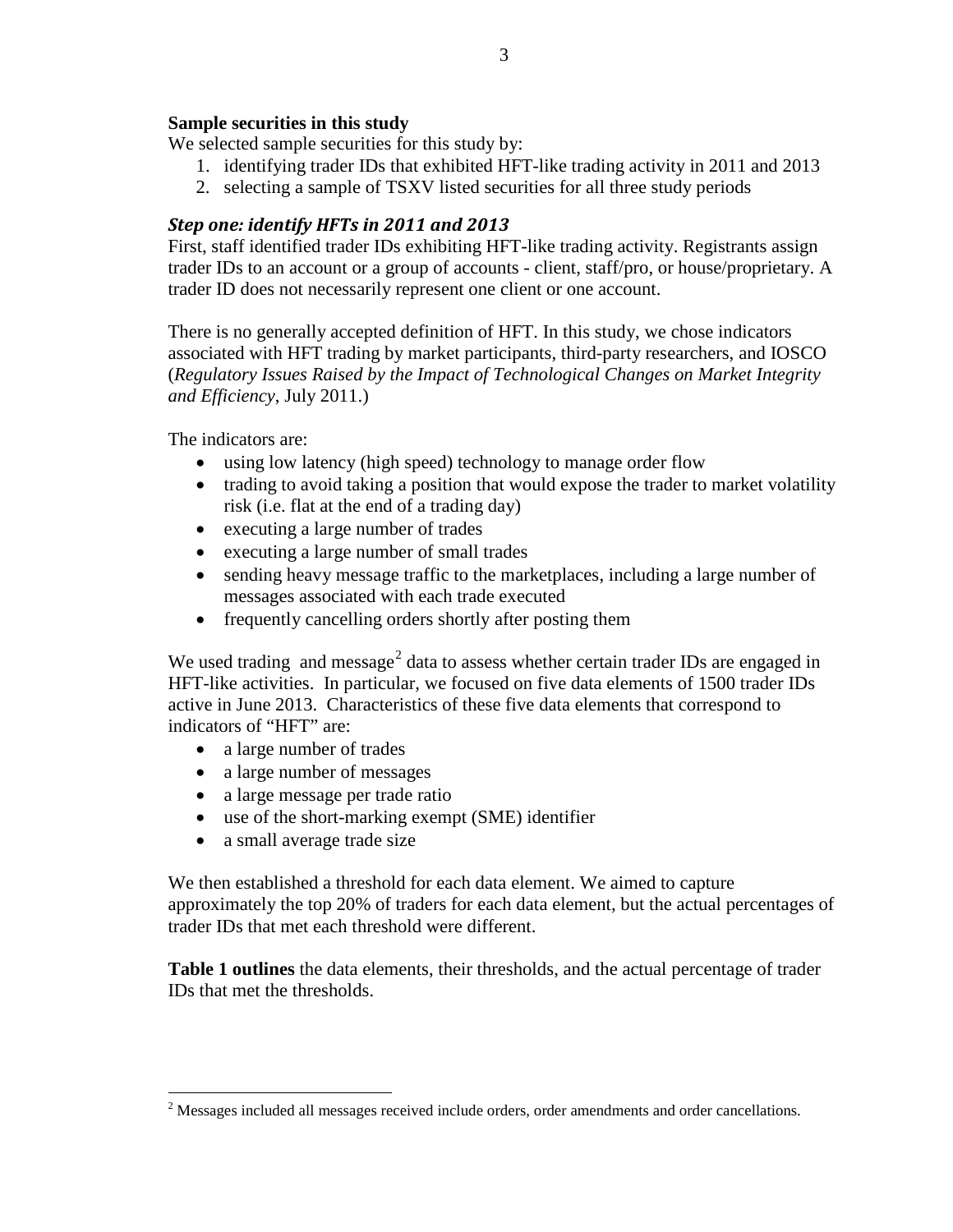#### <span id="page-3-0"></span>**Table 1: Thresholds for data elements**

| Data Element       | Threshold                                            | % of trader IDs |
|--------------------|------------------------------------------------------|-----------------|
| Number of trades   | Greater than 500 trades per day                      | 19.6%           |
| Number of messages | Greater than 20,000 messages per day                 | 16.5%           |
| Messages per Trade | Greater than 5 messages per trade                    | 20.3%           |
| <b>SME</b> marker  | Any use                                              | 11.6%           |
| Average trade size | Less than 300 shares with more than 60<br>trades/day | 24.8%           |

If a trader ID met the thresholds for at least three of the five data elements, we deemed it to be HFT because:

- We wanted to capture a broad range of market participants that displayed HFTlike activities. By requiring that they meet the thresholds for a majority of data elements (rather than all data elements), we expected to capture all market participants that use HFT trading strategies but exclude those that are clearly not HFTs.
- When tested, we saw that requiring three of five did not cast the net too widely. For more than 5000 trader IDs active in 2011 and 2013, just under 10% of all trader IDs active during each of those years were deemed to be HFT. This ratio is consistent with the 11% of trader IDs deemed to be HFT in IIROC's HOT study, published in December 2012.
- We tested whether well-known HFT traders (Getco, Virtu, Citadel, Knight, and Rothar Analytics) were captured by applying a three-of-five threshold, and they were. If we had required they meet the threshold for all five data elements, not all would have been captured.
- We also tested whether trader IDs of firms that were not commonly known to facilitate HFT trades (GMP, Haywood, Odlum, Peters, Edward Jones, Wolverton) were captured. Only one trader ID associated with these firms was captured in 2011 and no trader IDs associated with these firms was captured in 2013.

Although most trader IDs identified as HFTs in this study are not well-known high frequency traders, each trader ID demonstrated, through its trading activity, a profile that we think is a reasonable proxy for HFT.

We considered whether we could use fewer data elements as a proxy for HFT. After reviewing the five data elements for 1500 traders, we could not find a significant correlation between the data elements, as shown in [Table 31](#page-33-0) in [Appendix F.](#page-33-1) We concluded that selecting a single data element as a proxy for the others would not be effective and would put us at risk of failing to identify HFT-like activity.

We did not apply the three-of-five data elements to 2007 trading data as HFTs were not yet trading TSXV securities in that time frame.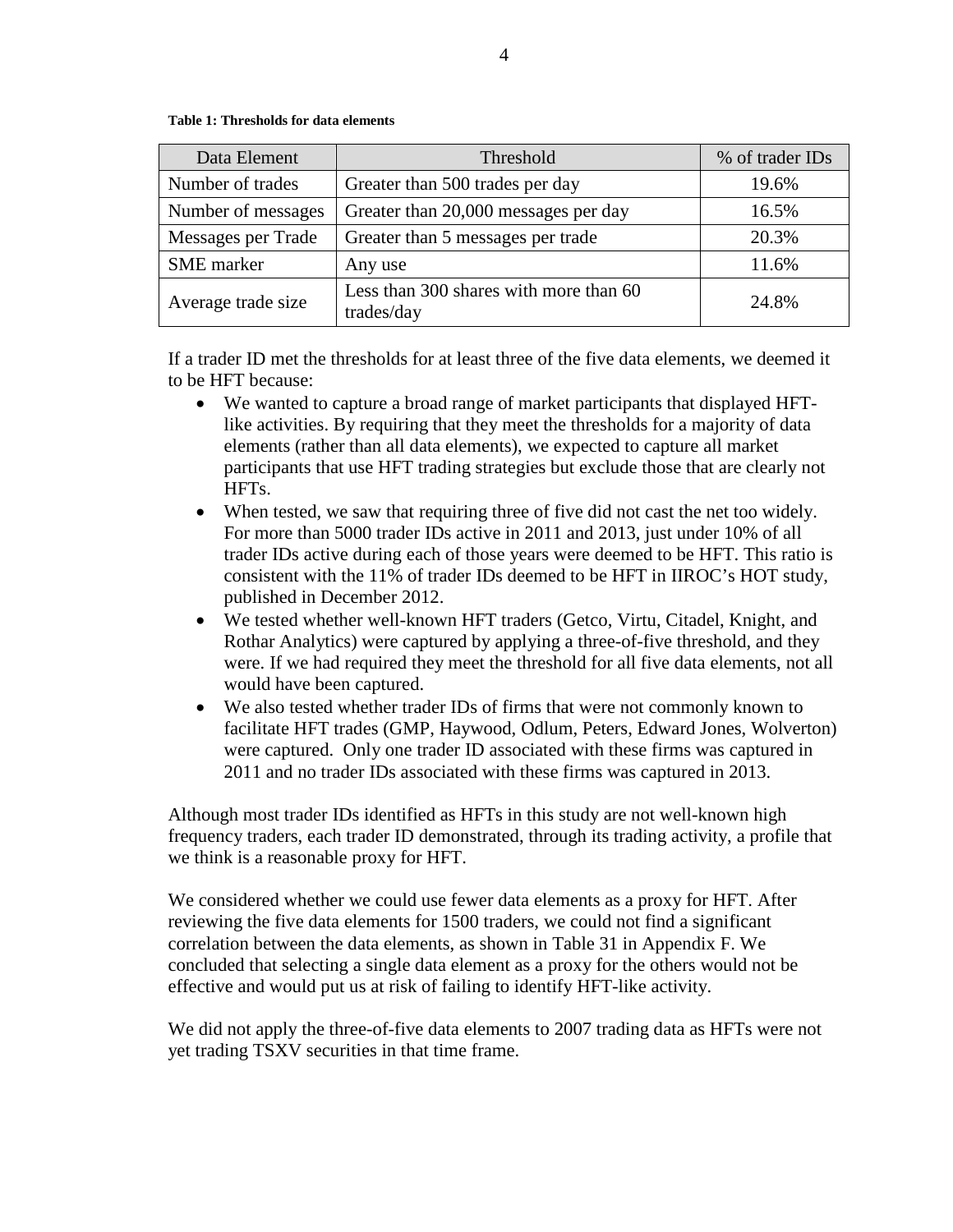*Step two: select sample of TSXV issuer securities with HFT trading activities* 2007 pre-dates HFT activity in the venture market.<sup>[3](#page-4-0)</sup> We reviewed trading in 2007, nonetheless, because it provides a baseline for short-selling activity on market news against which the 2011 and 2013 activity – which included HFT activity – can be compared.

To select our 2007 sample, we obtained a list of the 200 most active venture securities, by volume, from Bloomberg, then selected a random sample of 40 from these securities. We determined the sample data dates by reviewing the issuers' SEDAR filings and selecting a period when there was a news release (other than a release about a shareholder meeting).

To select our 2011 and 2013 samples, we applied these criteria to TSXV-listed securities:

- the issuer was Tier-1 or Tier-2 at the end of  $2013<sup>4</sup>$  $2013<sup>4</sup>$  $2013<sup>4</sup>$
- the security had above average trading (by number of trades and volume) in a month when the issuer put out at least one news release, when compared to the security's annual monthly average trading activities in all three periods under study
- the security was relatively liquid, with more than 5000 trades in 2011 and 2500 trades in  $2013^5$  $2013^5$
- the security was traded by trader IDs we identified as HFTs

We categorized each security as infrequently, moderately, or frequently traded by HFT.

While having the same securities for both 2011 and 2013 would seem to make results between the two years more comparable, we found that profiles of securities and their issuers often differed between 2011 and 2013 and it is not common to find a security that fit into the same category for both years. This is consistent with the dynamic nature of the venture market. As such, our sample securities for 2011 and 2013 are made up of different securities that as a group are more comparable from one year to the other.

**[Table 2](#page-5-0) shows** the thresholds we used to determine frequency of HFT trading in a security. We used different thresholds for 2011 and 2013. In 2013, more securities had a high percentage of activities by trader IDs identified as HFTs. Increasing the threshold for 2013 allowed us to have a comparable ratio of securities in each year's sample. This

<span id="page-4-0"></span><sup>&</sup>lt;sup>3</sup> There is anecdotal evidence suggesting that HFT activity levels began to increase substantially in 2008 when: (1) TMX Group offered colocation services (2) marketplaces competing with the TSXV increased their market shares (3) HFT activity materially increased - globally. The anecdotal evidence is consistent with analysis about HFT ascendancy in the appendix to "High Frequency Trading and End-of-Day Manipulation" (by Cumming, Zhan and Aitken, January 2013). This paper suggests that the best measure of the start time of HFTs' influence on a market is the conclusion of a four-month period when average trade sizes declined during each month. Using this test, the start time of HFT influence on TSXV was in the second quarter of 2009.

<span id="page-4-1"></span> $4$  We excluded NEX issuers because they were likely to have limited activities in 2013. We restricted the sample to more liquid securities, as we think that HFTs would be inactive in illiquid securities.

<span id="page-4-2"></span><sup>&</sup>lt;sup>5</sup> We established these thresholds after reviewing 771 TSXV listed securities that met the other criteria. We wanted to select relatively liquid securities based on the trading activity levels in the two years.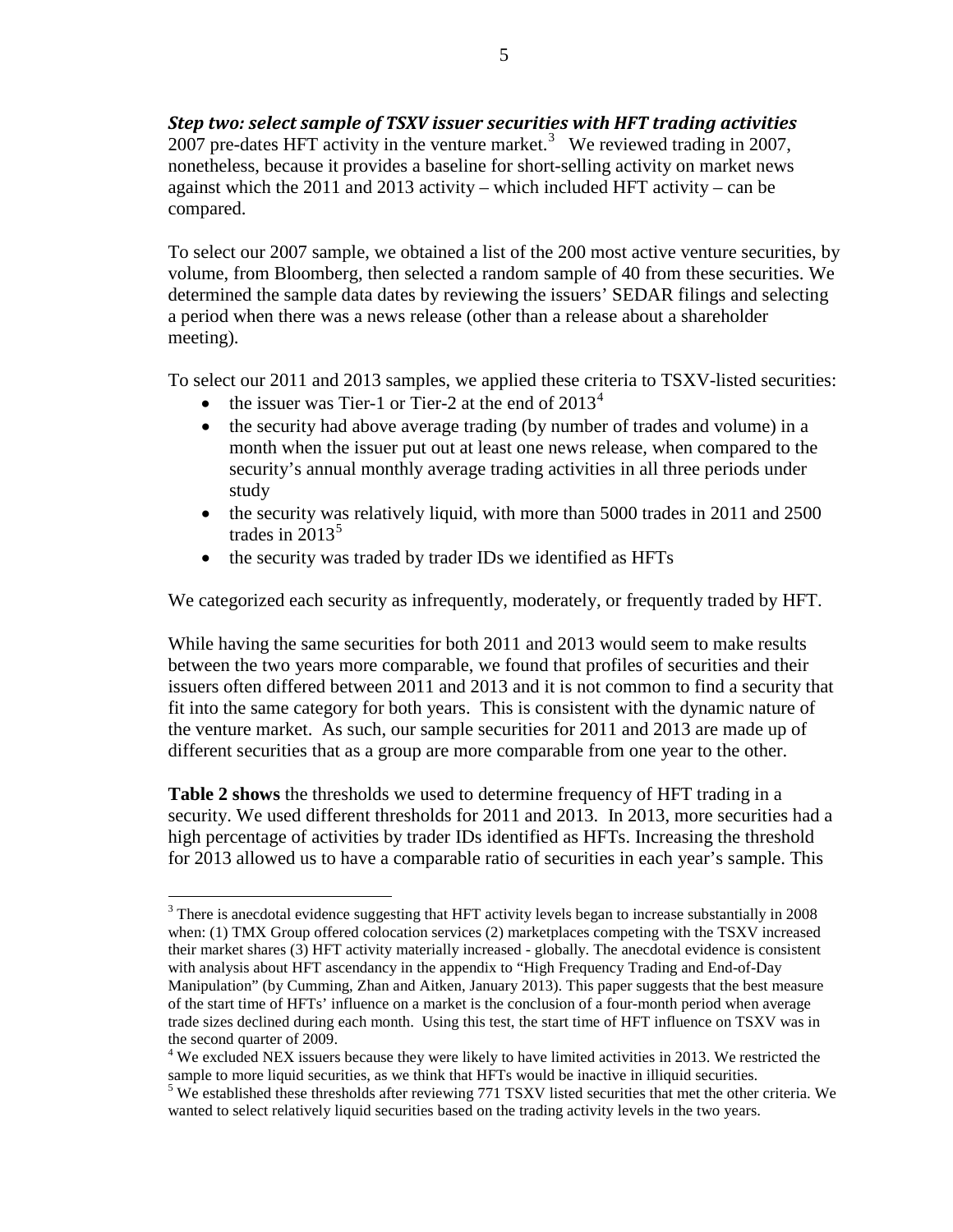allowed us to compare securities with more HFT activity to securities with comparatively less activity.

|                         | Criteria        |                   |  |
|-------------------------|-----------------|-------------------|--|
| Category                | 2011            | 2013              |  |
| Infrequently HFT traded | $< 10\%$ HFT    | $< 22.5\%$ HFT    |  |
| Moderately HFT traded   | $10 - 20\%$ HFT | $22.5 - 30\%$ HFT |  |
| Frequently HFT traded   | $>$ 20 % HFT    | $>30\%$ HFT       |  |

<span id="page-5-0"></span>

Further, to study the impact of news on HFT trading levels, we identified securities whose number of trades by HFTs increased by at least 75% following a news release (a material increase). In most cases, this increase coincided with a large increase in an increased number of trades generally. We did not classify each news release as positive or negative. Although venture-supporting dealers reported seeing diminished increases in share price after positive news, we wanted to avoid injecting our subjective judgments into how the news should affect the value of a security and let the market demonstrate its reactions.

From the frequently and infrequently HFT traded securities, we randomly selected a set of securities.

**[Table 3](#page-5-1) shows** how many securities were in each category, for each period.

| Period | Category                                           | Number of securities |
|--------|----------------------------------------------------|----------------------|
| 2007   | With news releases <sup>6</sup>                    | 19                   |
|        | No news releases                                   | 20                   |
|        | Infrequently HFT traded                            | 30                   |
| 2011   | Frequently HFT traded                              | 40                   |
|        | HFT trading increased after material news releases | 40                   |
|        | Infrequently HFT traded <sup>7</sup>               | 29                   |
| 2013   | Frequently HFT traded                              | 40                   |
|        | HFT trading increased after material news releases | 40                   |

<span id="page-5-1"></span>**Table 3: Number of securities in our sample for the three study periods**

For each security, we requested trade-by-trade data for 15 trading days. For each security that displayed increased HFT trading following a news release, we reviewed trading data the five trading days before news and the 10 trading days after. For example, if a news release was issued on January 10, we analysed trading data from January 3 to 24.

<span id="page-5-2"></span> $6$  The original sample size was 20 securities, but we removed one security due to data issues.

<span id="page-5-3"></span> $7$  The original sample size was 30 securities, but we removed one security due to data issues.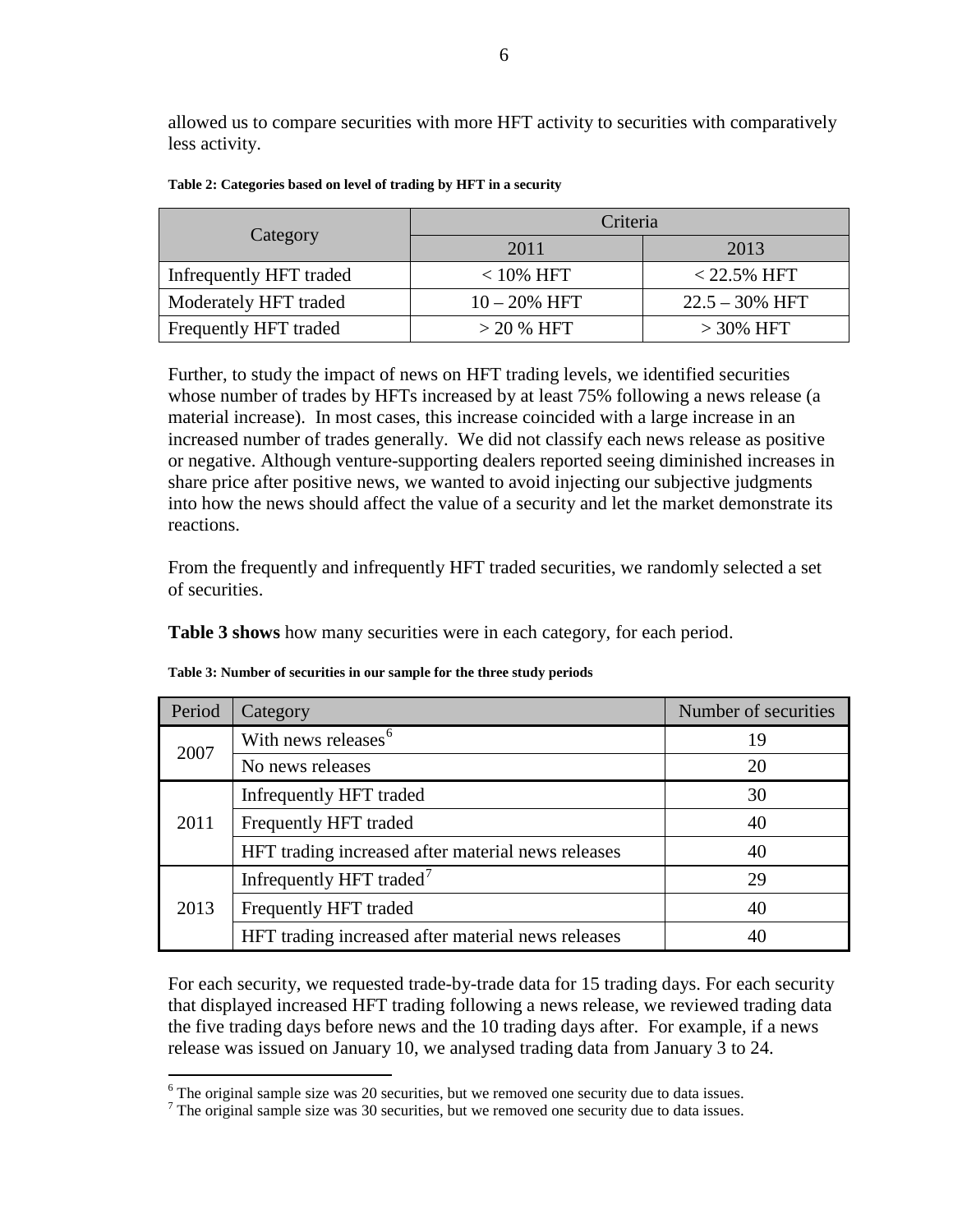Similarly, for our 2007 sample securities we manually selected securities with news releases and experienced a material increase in trading volume (75%) during the week following the news release when compared with the security's average trade volumes. We selected the sample data periods for non-news release securities to match the same sample periods for the new release securities to ensure that differences between the sample groups did not result from changes that affected TSXV broadly.<sup>[8](#page-6-0)</sup>

We reviewed five days of trading data prior to each news release because in our review of trading activity during the sample selection process, we observed there is often an increase of trading activities even before news releases. We included data for the 10 trading days after the news release to ensure we have trading data that covers a sufficient length of time before other events overtake the effect of the news releases.

## **Analysis and results**

## **Volatility and HFT**

The first hypothesis we tested was that security prices of frequently HFT traded securities are more volatile than those for infrequently HFT traded securities.

Volatility is a measure of changes in a security's price over time. To compare whether volatility was higher for frequently HFT traded securities, we chose three measures<sup>[9](#page-6-1)</sup>:

- Weighted average standard deviation in the security's price of the security<sup>[10](#page-6-2)</sup>
- Average difference between the high and low price as a percentage of close price each day
- Average price change, by percentage, of each trade of the security

While standard deviation of share prices is the most widely used way of measuring volatility, we also used the average difference between each trading day's high and low price to measure volatility over the course of a single trading day, and the average change in price of a security for each trade executed to measure intraday volatility as a percentage of the value of the security.

If HFT activity increased share price volatility as reported by the venture supporting dealer community, we would expect that frequently HFT traded securities should have a higher:

<span id="page-6-0"></span><sup>&</sup>lt;sup>8</sup> Each of the non-news release securities was matched with a news release security and we obtained data for identical trading periods. Where a security that was a non-release security did have a news release that resulted in a material change in trading volumes during the sample period we matched it with a different security to ensure that none of the non-news release securities were impacted by material news during the sample periods.

<span id="page-6-1"></span><sup>&</sup>lt;sup>9</sup> We selected standard deviation of price and average price change as a percentage of price as separate measures of volatility, in part, to ensure that we are assessing price volatility as both an absolute amount and as a percentage of the price of the security.<br><sup>10</sup> "Standard deviation" measures the dispersion of trade prices around the average trade price for a

<span id="page-6-2"></span>security. A volatile stock will have a high standard deviation, while stable blue-chip stock will have a lower standard deviation.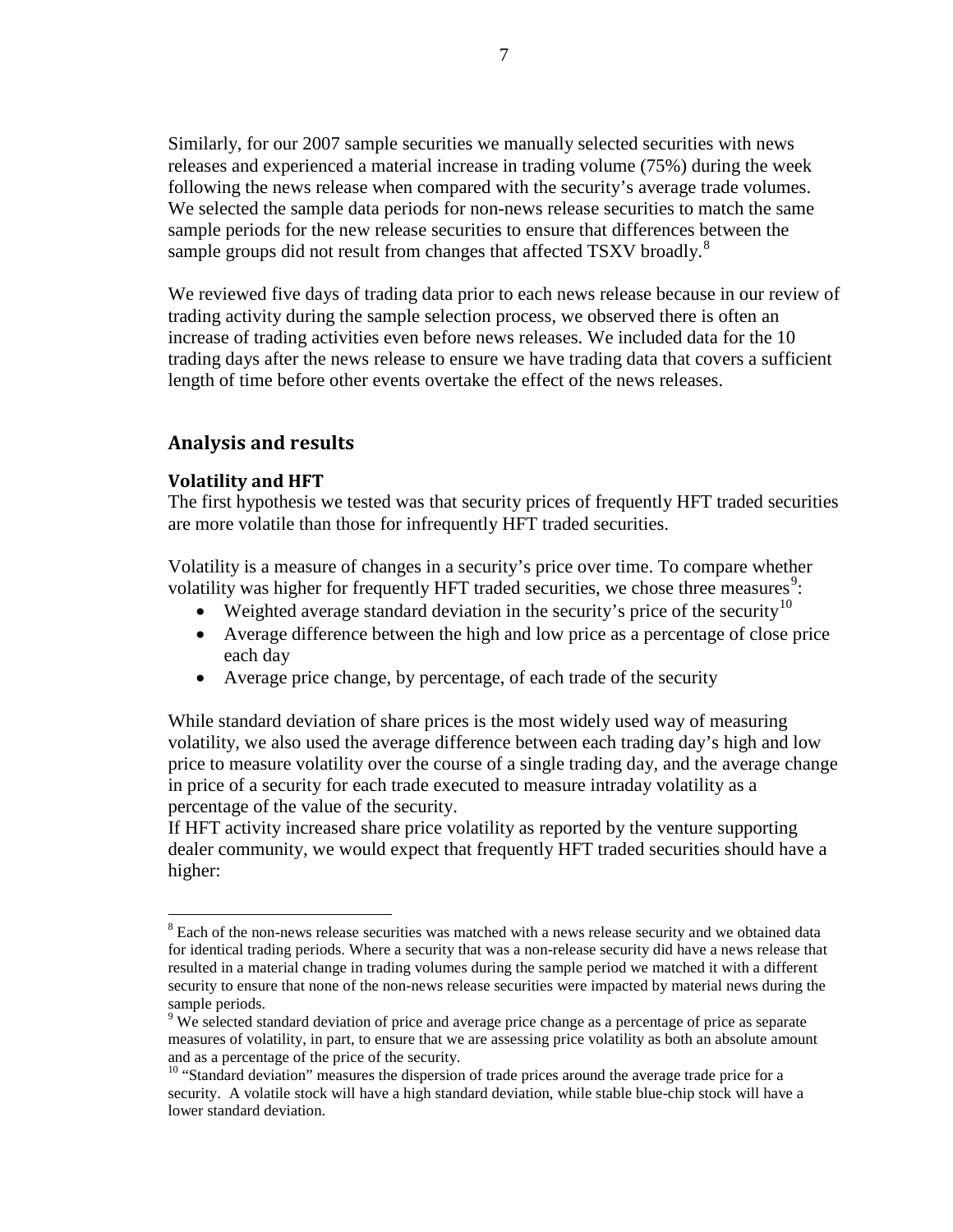- average standard deviation of security prices when compared to infrequently HFT traded securities
- average difference between their daily high and daily low price as a percentage of close price when compared to infrequently HFT traded securities
- average price change per trade than infrequently HFT traded securities

## *Volatility: Infrequently HFT traded vs. frequently HFT traded securities*

For 2011 and 2013, we determined whether the differences in volatility measures were statistically significant<sup>[11](#page-7-1)</sup> [between infrequently HFT traded](#page-7-0) and frequently HFT traded securities.

**[Table](#page-7-0)** 4 **shows** the results for 2011 and 2013, respectively. The complete results are in [Appendix A.](#page-21-0)

<span id="page-7-0"></span>We did not make similar comparisons for 2007 because there was minimal HFT activity during that time period.

| 2011                      |                                                                    |  |  |
|---------------------------|--------------------------------------------------------------------|--|--|
| Standard deviation        | <b>Frequently HFT traded higher than Infrequently HFT traded</b>   |  |  |
| High-low difference       | <b>Frequently HFT traded higher than Infrequently HFT traded</b>   |  |  |
| Price change              | <b>Frequently HFT traded lower than Infrequently HFT traded</b>    |  |  |
|                           |                                                                    |  |  |
| 2013                      |                                                                    |  |  |
| <b>Standard deviation</b> | <b>Frequently HFT traded lower than Infrequently HFT traded *</b>  |  |  |
| High-low difference       | <b>Frequently HFT traded lower than Infrequently HFT traded</b>    |  |  |
| Price change              | <b>Frequently HFT traded higher than Infrequently HFT traded *</b> |  |  |

|  |  | Table 4: Volatility comparison between infrequently HFT traded and frequently HFT traded securities |  |  |  |
|--|--|-----------------------------------------------------------------------------------------------------|--|--|--|
|--|--|-----------------------------------------------------------------------------------------------------|--|--|--|

*\* indicates a significance level of 0.05*

For 2011:

- The average standard deviation of prices for frequently HFT traded securities was higher than for infrequently HFT traded securities. This is consistent with the hypothesis, but the difference was not statistically significant.
- The average differences between daily high and low prices was higher for frequently HFT traded securities than for infrequently HFT traded securities. This is consistent with the hypothesis, but the difference was not statistically significant.
- The average percentage price change per trade for infrequently HFT traded securities was higher than for frequently HFT traded securities. This does not support the hypothesis, but the difference was not statistically significant either.

For 2013:

<span id="page-7-1"></span><sup>&</sup>lt;sup>11</sup> We tested based on a significance level of both 0.05 and 0.01. This paper uses 0.05 as the base level but we have noted where the outcome would be different at a 0.01 level. 0.05 is a common standard for measuring statistical significance.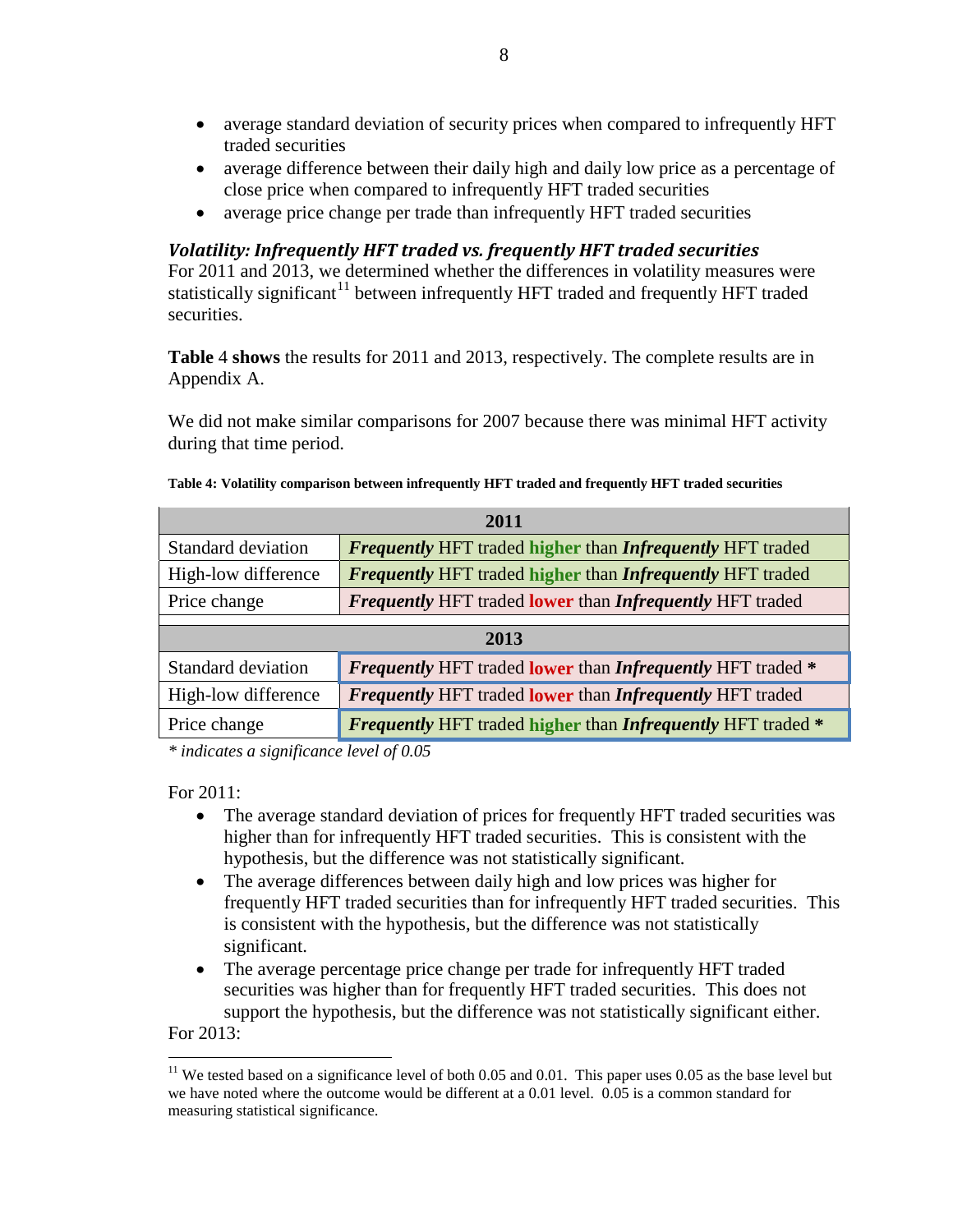- The average standard deviation of prices for frequently HFT traded securities was lower than for infrequently HFT traded securities. The difference was **statistically significant**, and this does not support the hypothesis.
- The average difference between high and low prices was lower for frequently HFT traded securities than for infrequently HFT traded securities. This does not support the hypothesis, but the difference was not statistically significant either.
- The average percentage price change per trade was higher for frequently HFT traded securities than for infrequently HFT traded securities. The difference was **statistically significant**, and supports the hypothesis.

## *Volatility and news releases*

For 2011 and 2013, we determined whether the differences in volatility measures were statistically significant between the infrequently HFT traded securities that experienced increased HFT-trading following news and the frequently HFT traded securities that experienced increased HFT-trading following news.

**[Table 5](#page-8-0) shows** the results for the comparison of securities that experienced increased HFT-trading after news, between infrequently HFT-traded and frequently HFT-traded securities for 2011 and 2013. The complete results are in [Appendix A.](#page-21-0)

<span id="page-8-0"></span>**Table 5: Volatility comparison between infrequently HFT traded and frequently HFT traded securities, when both experienced increased HFT trading activity with news releases**

| 2011                |                                                                           |  |  |
|---------------------|---------------------------------------------------------------------------|--|--|
| Standard deviation  | <b>Frequently HFT</b> traded higher than <i>infrequently</i> HFT traded * |  |  |
| High-low difference | <b>Frequently HFT traded lower than infrequently HFT traded</b>           |  |  |
| Price change        | <b>Frequently HFT traded lower than infrequently HFT traded *</b>         |  |  |
|                     |                                                                           |  |  |
|                     |                                                                           |  |  |
|                     | 2013                                                                      |  |  |
| Standard deviation  | <b>Frequently HFT traded lower than infrequently HFT traded</b>           |  |  |
| High-low difference | <b>Frequently HFT traded lower than infrequently HFT traded</b>           |  |  |

Note: all securities in this comparison experienced increased HFT trading activity with news releases

*\* indicates a significance level of 0.05*

For 2011, for securities that experienced increased HFT trading around news releases:

- The average standard deviation of prices of frequently HFT traded securities was higher than for infrequently HFT traded securities. This is consistent with the hypothesis, and the difference was **statistically significant**.
- The average difference between daily high and low prices for frequently HFT traded securities was lower than for infrequently HFT traded securities. This does not support the hypothesis, but the difference was not statistically significant either.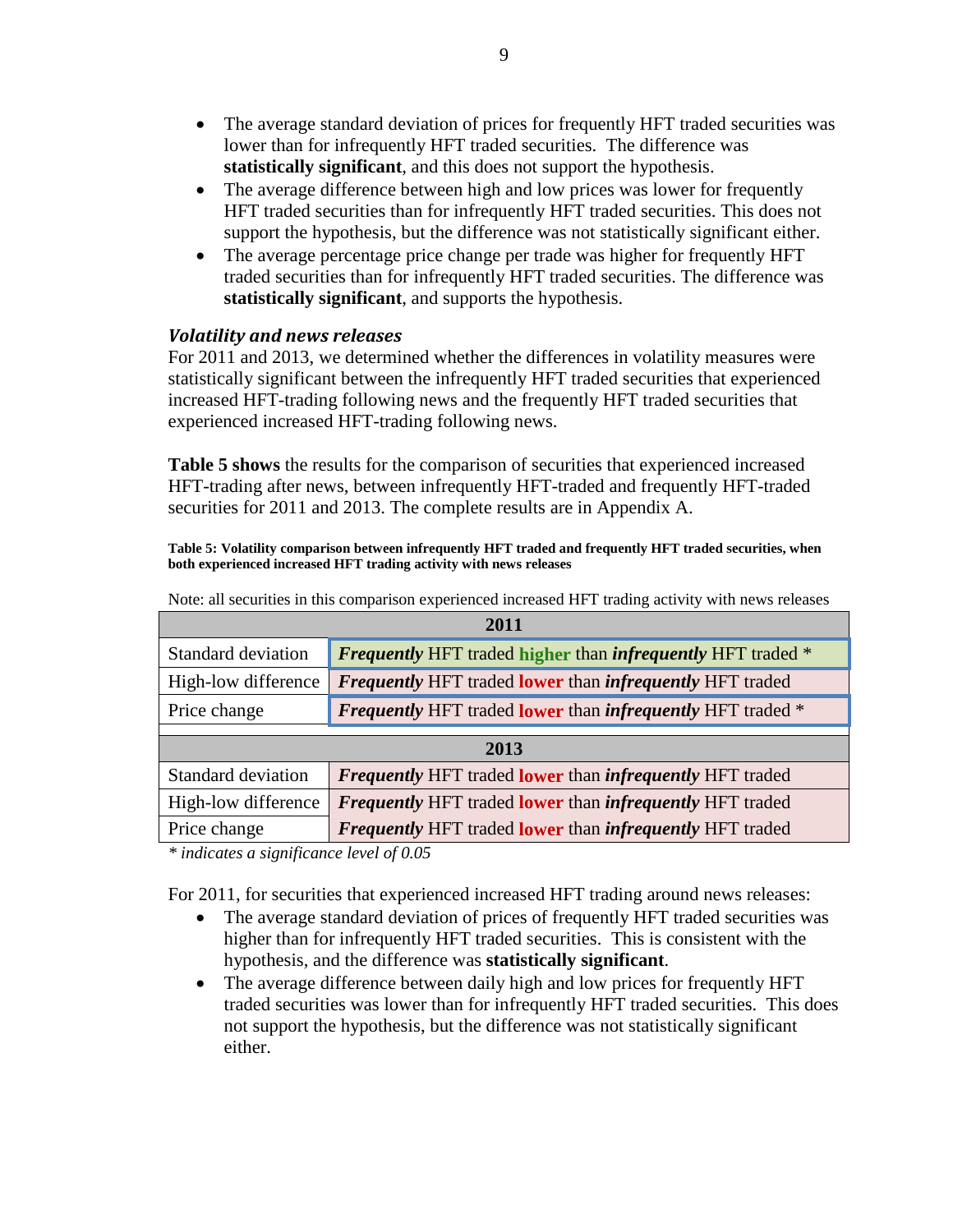• The average percentage price change per trade for frequently HFT traded securities was lower than for in frequently HFT traded securities. The difference was **statistically significant**, and this does not support the hypothesis.

For 2013, for securities that experienced increased HFT trading around news releases:

- The average standard deviation for frequently HFT traded securities was lower than for infrequently HFT traded securities. This does not support the hypothesis, but the difference was not statistically significant either.
- The average difference between daily high and low prices for frequently HFT traded securities was higher than for infrequently HFT traded securities. This does not support the hypothesis, but the difference was not statistically significant either.
- The average percentage price change per trade for frequently HFT traded securities than for infrequently HFT traded securities. This does not support the hypothesis, but the difference was not statistically significant either.

## *Key observations from volatility and HFT analysis*

## **Infrequently HFT traded securities vs. frequently HFT traded securities**

The data did not include any statistically significant findings or clearly indicate whether frequently HFT traded securities suffer from increased volatility when compared to infrequently HFT traded securities in 2011. However, the data contained two statistically significant findings for 2013 that are not consistent; one supports our hypothesis while the other does not. While the average standard deviation was higher for frequently HFT traded securities, the average percentage price change per trade was lower for frequently HFT traded securities.

## **Infrequently HFT traded securities after news vs. frequently HFT traded securities after news**

In 2011, the three volatility measures showed mixed results. When we looked at the impact of HFT activity on volatility around news, we found that frequently HFT traded securities had higher standard deviation, but lower price changes than infrequently HFT traded securities. In each of these cases, the differences were statistically significant. In term of the average difference in the daily high and low prices , our data showed that frequently HFT traded securities were less volatile than infrequently HFT traded securities, but the difference was not statistically significant.

In 2013, during the period after news, all three volatility measurement showed that infrequently HFT traded securities were more volatile than frequently HFT traded securities. In each case, the difference was not statistically significant.

It is possible that the data showing increased volatility around press releases in 2013 (but not 2011) could result from the reduction in trading volumes in 2013, compared with 2011, making ordinary price changes around news seem like increased volatility. A conclusive finding would require additional analysis around volatility in periods around the publication of news.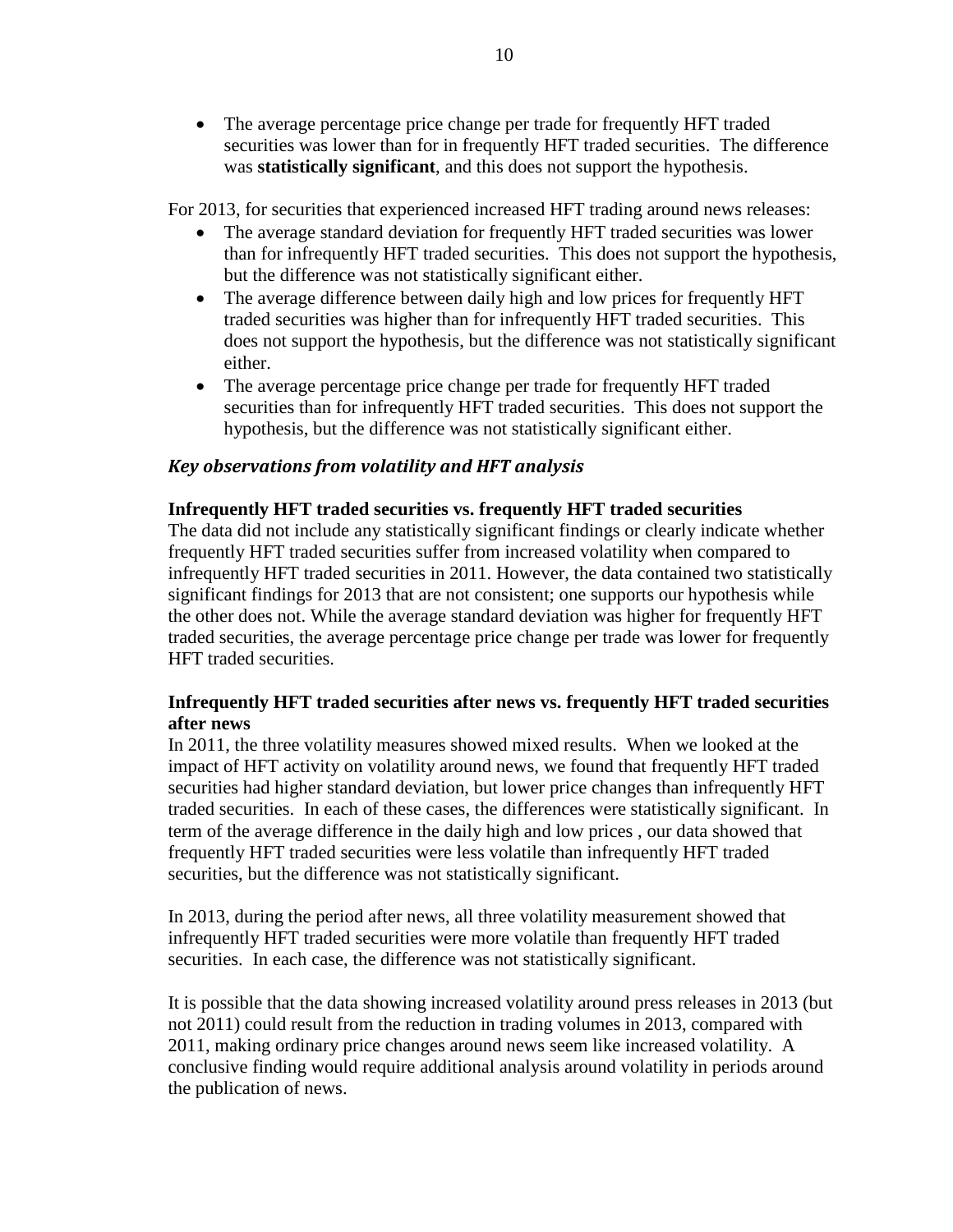Our analysis of volatility does not support the hypothesis that HFT trading increases the price volatility of TSXV securities.

## **Short-selling and HFTs**

The second hypothesis we tested was whether short-selling activity by HFTs limits price increases of securities following positive news.

To test this hypothesis, we used our sample of 40 securities from each of  $2011^{12}$  $2011^{12}$  $2011^{12}$  and 20[13](#page-10-1)<sup>13</sup> that experienced increased trading activity after news as well as our 2007 sample of securities that provided us with data in the period around their news<sup>[14](#page-10-2)</sup>.

Using these sample securities, we undertook four analyses:

- 1. We used the data to determine how long news had an impact on the price of a security. This analysis will tell us which trading days we should examine when testing our hypothesis.
- 2. We reviewed the average price changes of securities around news to determine whether securities frequently traded by HFTs experienced a smaller percentage increase in their stock prices following positive news compared with securities infrequently traded by HFTs.
- 3. We reviewed the aggregate short-selling activity of HFTs on the key trading days following news to determine whether HFTs increased their percentage of shortselling activity when compared with other trading days.
- 4. We reviewed the impact of short-selling on specific venture securities to determine whether HFTs orders to sell short exhibited different patterns after trades that were upticks, downticks or flatticks or when no trades had been recently executed.

The following sections describe the results of each of these analyses.

## *Time period when news affects securities prices*

To assess the impact of HFTs on the price of a security after a news event we need to determine how long a news event has a significant impact on the change in the price of a security. [Figure 6](#page-23-0) through [Figure 8](#page-23-1) in [Appendix B](#page-22-0) show the average percentage rate of change of the volume weighted average price (VWAP) on each trading day compared to

- 25 were frequently HFT traded securities
- 12 were infrequently HFT traded securities

<span id="page-10-0"></span><sup>&</sup>lt;sup>12</sup> Of these 40 securities from 2011:

<sup>• 19</sup> were frequently HFT traded securities

<sup>•</sup> 20 were infrequently HFT traded securities

<sup>•</sup> one was a less liquid security that was not identified as either a frequently or infrequently HFT traded security<br><sup>13</sup> Of these 40 securities from 2013:

<span id="page-10-1"></span>

three were less liquid securities that were not identified as either frequently or infrequently HFT traded

<span id="page-10-2"></span>securities<br><sup>14</sup> As stated earlier we do not believe that HFTs were active in the TSXV during 2007 so all 2007 are infrequently HFT traded. In addition, all 2007 securities were liquid.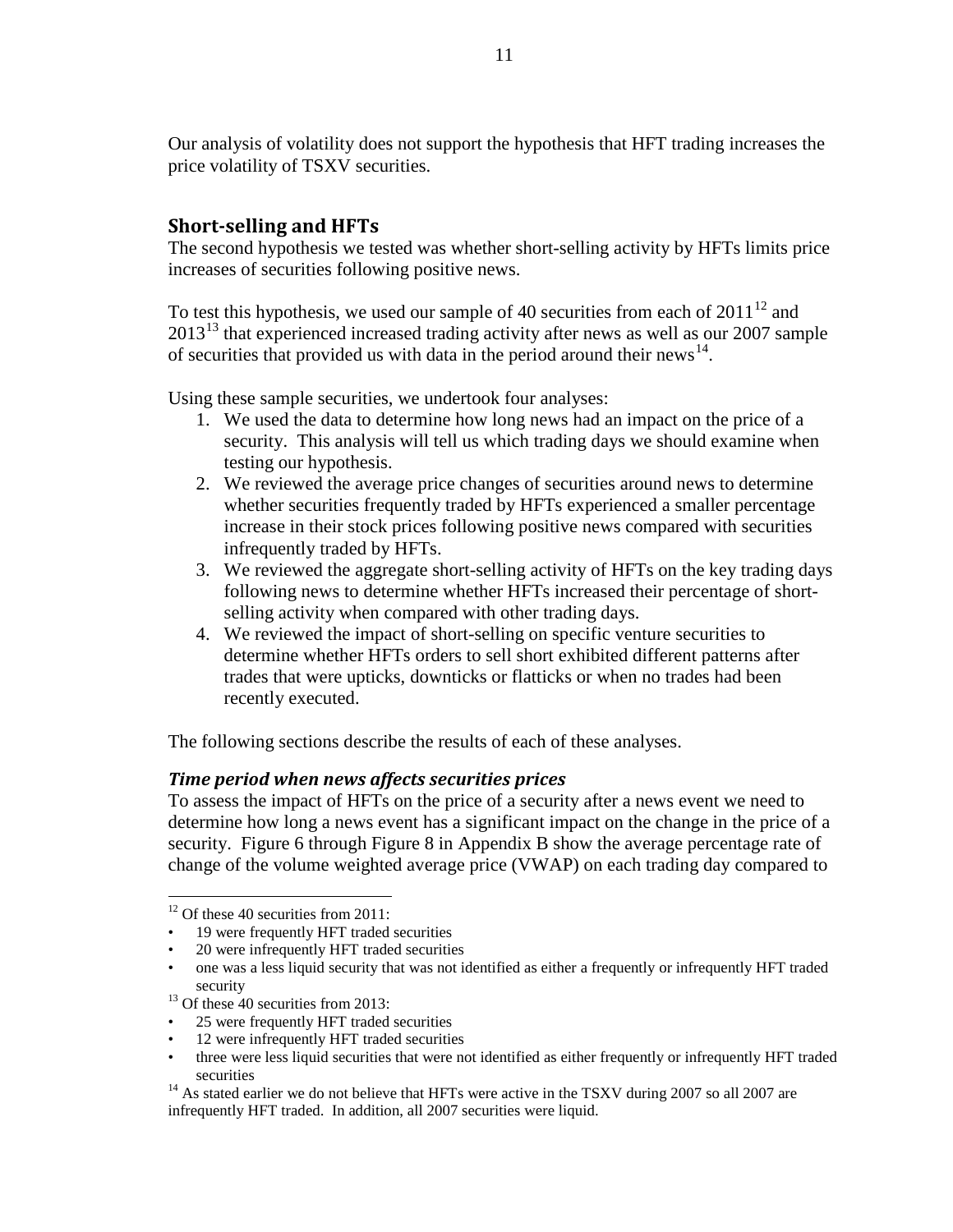the VWAP price on the day before the news release. These changes are cumulative from  $d$ ay-to-day.<sup>[15](#page-11-0)</sup>

We separated the securities into two groups, based on the direction of the average price change between the day prior to the news and the day of the news: those that increased in price on day of the news, and those that decreased in price on day of the news. Where a security saw an initial increase in price we deemed the news to be positive and if the price fell we deemed the news to be negative.

The price movement patterns following positive and negative news are generally mirror images. There is, in most cases, an identifiable typical pattern of market participant behaviour when news is released. The market's reaction is immediate, and the reaction to the news continues, with diminishing impact, until the movement of the price of the security changes. After that, the impact of the news release is negligible and securities' prices find a new level. This pattern is between 2007 and 2013. In our sample, the average day when the direction of the securities price changes is 1.8 days after the close of trading on the day that the news is published.<sup>16</sup> For the purpose of our analysis, we deemed that the impact of a news release ends at the close of trading on the second day after publication of news. These three trading days will be referred to as the "news period".

### *Average price changes in securities after news releases*

One method to assess whether HFTs adversely impact the price of TSXV securities during the news period is to determine whether securities frequently traded by HFTs had smaller percentage price increases in their price during the news period than securities that were infrequently traded by HFTs. We looked at the change in average price<sup>[17](#page-11-2)</sup> between the day prior to news release and each day of the news period. If short-selling activities by HFTs were limiting price increases following news, we would expect the change in average price to increase by a lesser degree, or even change direction, for securities that saw an initial positive price change.

<span id="page-11-0"></span><sup>&</sup>lt;sup>15</sup> For example, in Figure 2 the price increased, on average, about 5.5% on the first day of the news period, another 0.5% on the second and third days and then fell about 3% to end the fourth day with a price increase of more than 3% compared to the trading day before the news period. Each percentage is a percentage of the price at the end of the trading day before the news period, not a percentage of the previous day's price.

<span id="page-11-1"></span><sup>&</sup>lt;sup>16</sup> Where news is published after the close of trading we have deemed the news to be published on the following trading day.

<span id="page-11-2"></span><sup>&</sup>lt;sup>17</sup> We calculated volume-weighted average price for each security.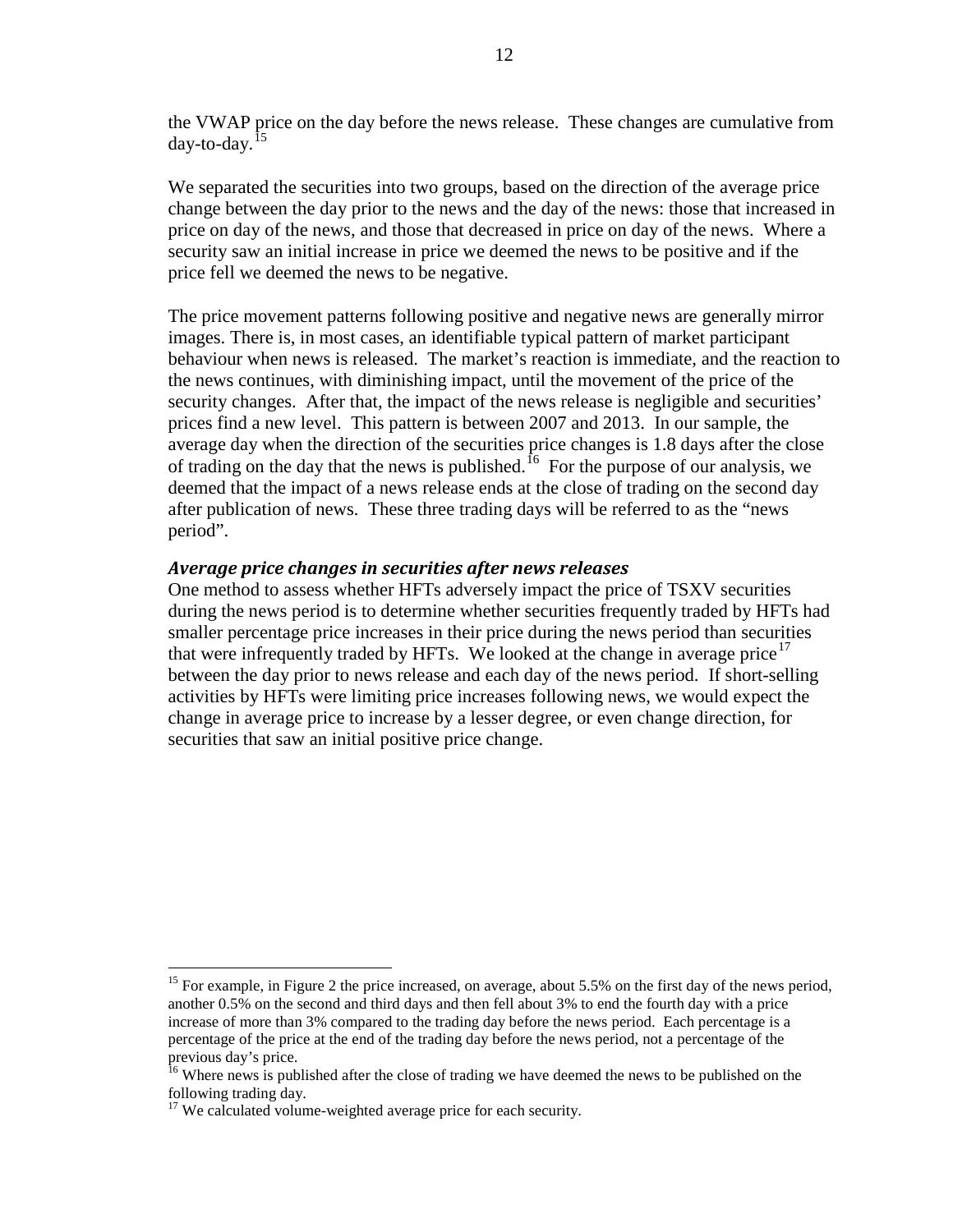







**Figure 4: Change in VWAP for 2013**



Our analysis shows some interesting results. In 2007, we see that positive news resulted in an average peak increase in the price of the sample securities of almost 7%. Negative news resulted in a decrease in the average price of securities of about 5.5%.

In 2011 and 2013, we placed our sample securities in two categories: securities frequently traded by HFTs and securities that were infrequently traded by HFTs. In both of the years, we saw that after positive news securities' average prices increased more than they increased in 2007. Average prices also decreased more after negative news. This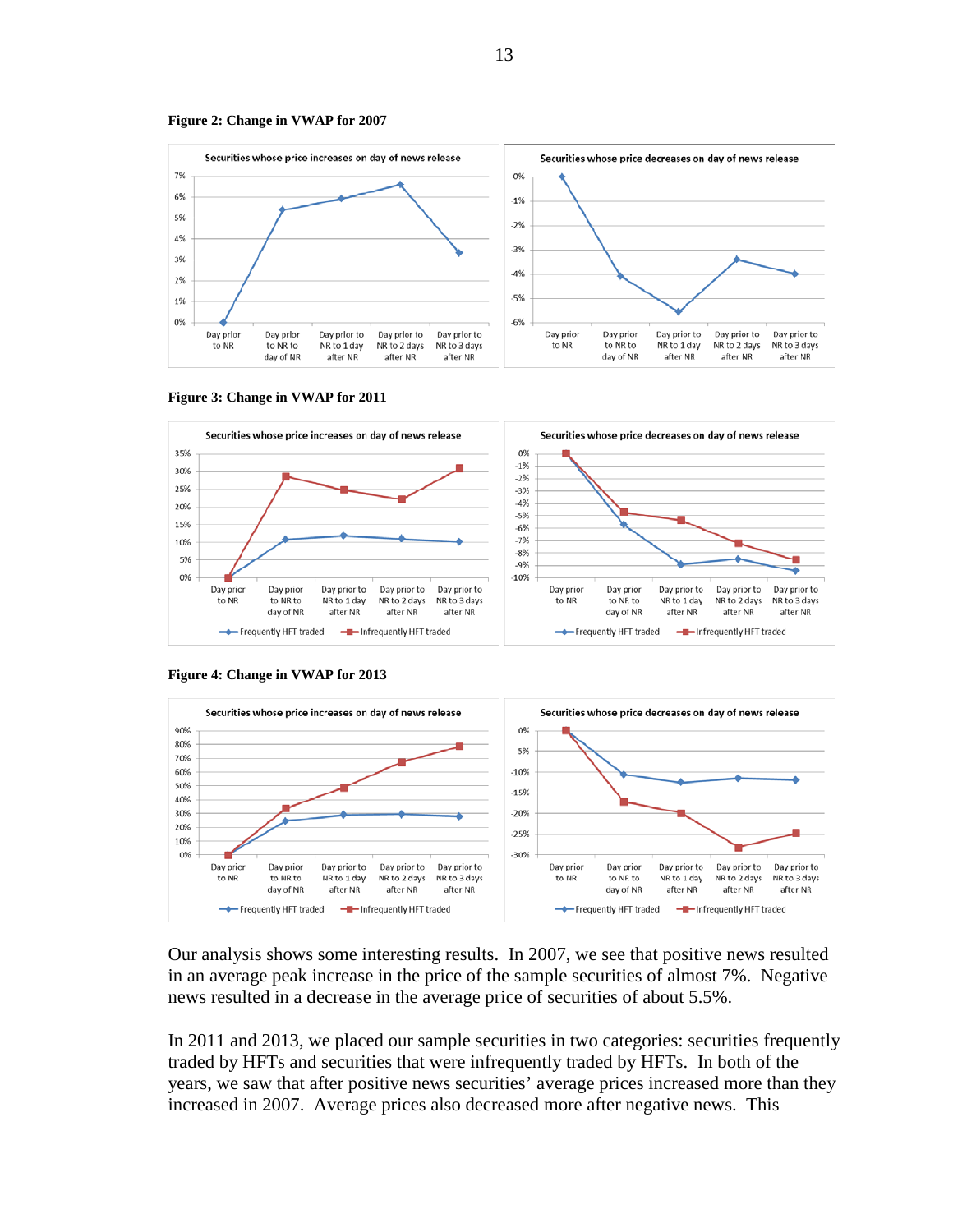occurred whether the securities were frequently traded by HFTs or not. We also saw that in both 2011 and 2013, securities frequently traded by HFTs experienced a smaller percentage increase in price after positive news than securities that were infrequently traded by HFTs. The differences between securities frequently traded by HFTs and those infrequently traded by HFTs were interesting however conclusions cannot be drawn as they were not statistically significant.

When we compared the impact of positive news and negative news in 2011 and 2013, we see different results. In 2013, the impact of negative news mirrored the results after positive news. Securities infrequently traded by HFTs experienced a larger percentage decrease in price than securities frequently traded by HFTs. In 2011, we see different results. During the news period after negative news, securities frequently traded by HFTs experienced a larger percentage decrease than those infrequently traded by HFTs. This is not the mirror image that we would expect to see and that we did see in 2013. In both cases the differences between the sample group was not statistically significant.

This trends we observed matched the venture market dealer's belief that HFTs negatively impact venture issuers and their investors by short-selling after positive news. However, the differences were not conclusive as they were not statistically significant.

We considered whether the higher percentage increase in the price of securities infrequently traded by HFTs could be explained by those securities having more price volatility than securities frequently traded by HFTs. The 2013 data appears to support this as securities that are infrequently traded by HFTs experienced a larger percentage decrease in price than securities frequently traded by HFTs. The 2011 data, however does not support this. Securities frequently traded by HFTs experienced a large percentage decrease than securities infrequently traded by HFTs.

Our analysis does not result in a clear conclusion. The average percentage increase in securities' prices following positive news was, in both 2011 and 2013, larger than the average price increase in 2007 when HFTs were not active on TSXV. This does not support the hypothesis that HFTs short-selling adversely impacts the price of TSXV securities after positive news. Our analysis compares the average price change in securities that were frequently traded by HFTs with those that were infrequently traded by HFTs. The data indicated that securities frequently traded by HFTs had a lower average percentage increase in price after positive news in both 2011 and 2013. While consistent with the hypothesis that HFTs short-selling adversely impacts the price of TSXV securities after positive news for each period, the differences in the sample were not statistically significant. This suggests that HFT activity has been a largely neutral factor in venture market trading for these sample years in these sample securities but data suggesting that securities frequently traded by HFTs have smaller price increase than securities infrequently traded by HFTs does raise an issue that may warrant additional analysis in the future.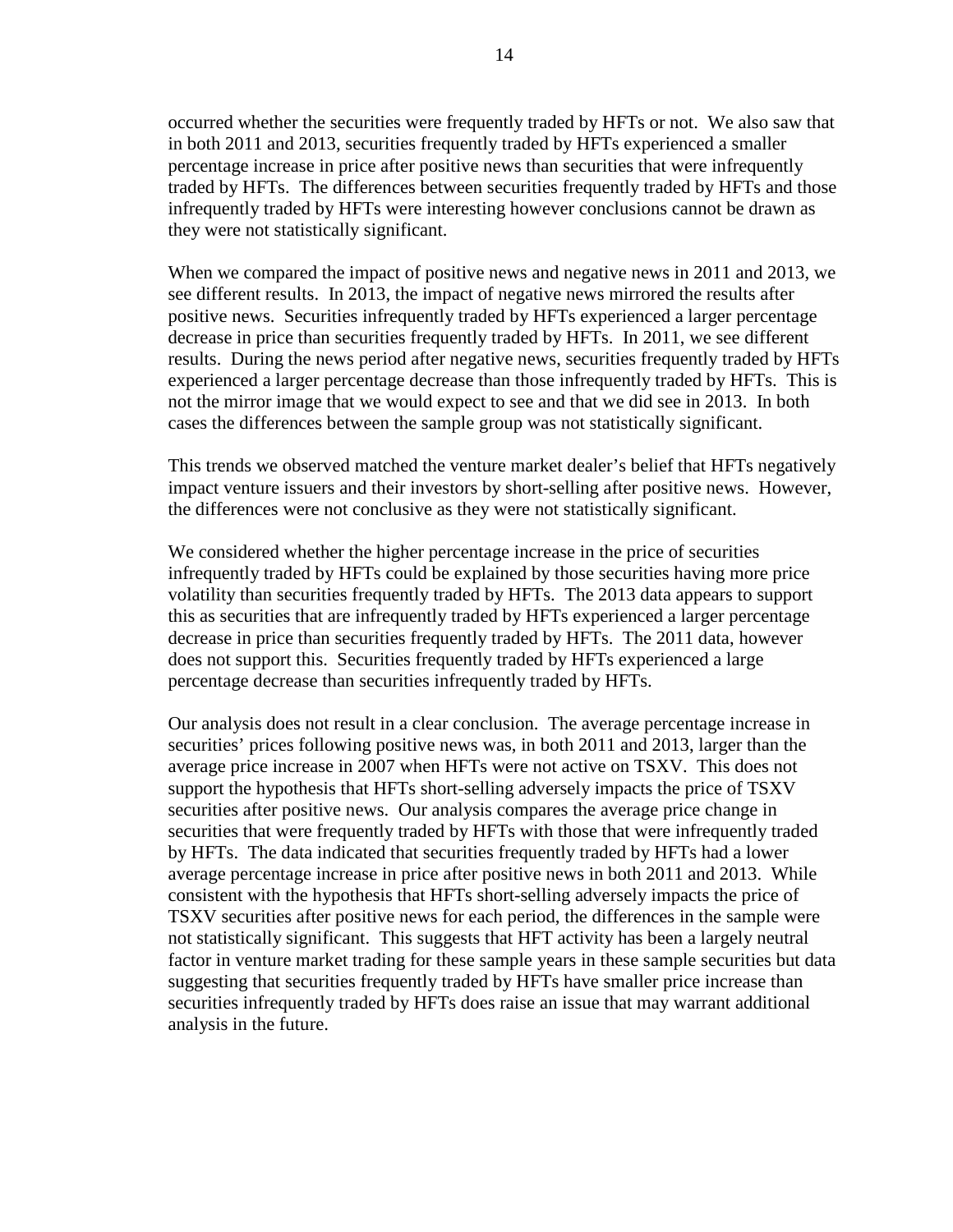## *Aggregate percentage of HFT short sales during the news period*

The aggregate short-selling trading activity by HFTs could, as a result of its overall size, negatively impact a security's price. For example persons identified as HFTs could entered a large number of orders to sell short that result in trades that negatively impact the price of the security during the news period.

To determine whether there was an increase in short-selling activity during the news period, we compared the ratio of short-selling by HFTs, by both number of trades and volume, to the ratio of short-selling by HFTs during other trading days for sample securities that had positive news in both 2011 and 2013. Because trades marked with SME generally are not also marked short, in 2013, we assumed that half of all SME trading activity, by volume and number of trades, was from short positions. As HFTs that mark their trades as SME do not trade to take positions, they should be equally likely to be selling from a short position as a long position.

In 2011, the sample data indicates that short-selling activity by HFTs increased during the news period when compared to the other trading days. We cannot conclude that this proves an increase in the activity as the difference during these two time periods was not statistically significant. In reviewing the difference, we found that the difference is attributable to a single, heavily traded security (security 7 in [Table 12](#page-26-0) in [Appendix C\)](#page-25-0).<sup>[18](#page-14-0)</sup> The results are shown in [Table 10](#page-25-1) in [Appendix C.](#page-25-0) If this security is removed, the ratio of HFT selling for the rest of the sample securities is lower during the news period compared to the other trading days.

Changes in HFT short-selling between the two time periods varied greatly for our sample securities. [Table 12](#page-26-0) in [Appendix C](#page-25-0) lists the percentage change in number of trades during the two periods for each sample security.

In some securities, the ratio of HFT selling from a short position decreased during the news period while other securities saw substantial increases in the ratio. There was no clear pattern of a systemic increase in the ratio of short-selling by HFTs in the news period.

We did, however, see an increase in the ratio of HFT selling from a short position for slightly more than half (12 of 21) of our sample securities that had positive new releases. Of these, half increased more than 40% (including security 7 in [Table 12\)](#page-26-0). While this is not evidence of a widespread trend, it could indicate some HFTs may be entering short sale orders that may have a negative impact on the price of some securities. We will discuss the specific impact of HFT short sale orders on these securities in the section entitled "Impact of HFT Short Order Entry" below.

For 2013, the results were very different. We did not see an increase in the ratio of shortselling activity by HFTs in the news period compared to the other trading days.

<span id="page-14-0"></span> $^{18}$  During news periods in 2011, the short-selling volume increased 43% and the number of trades increased by 15%.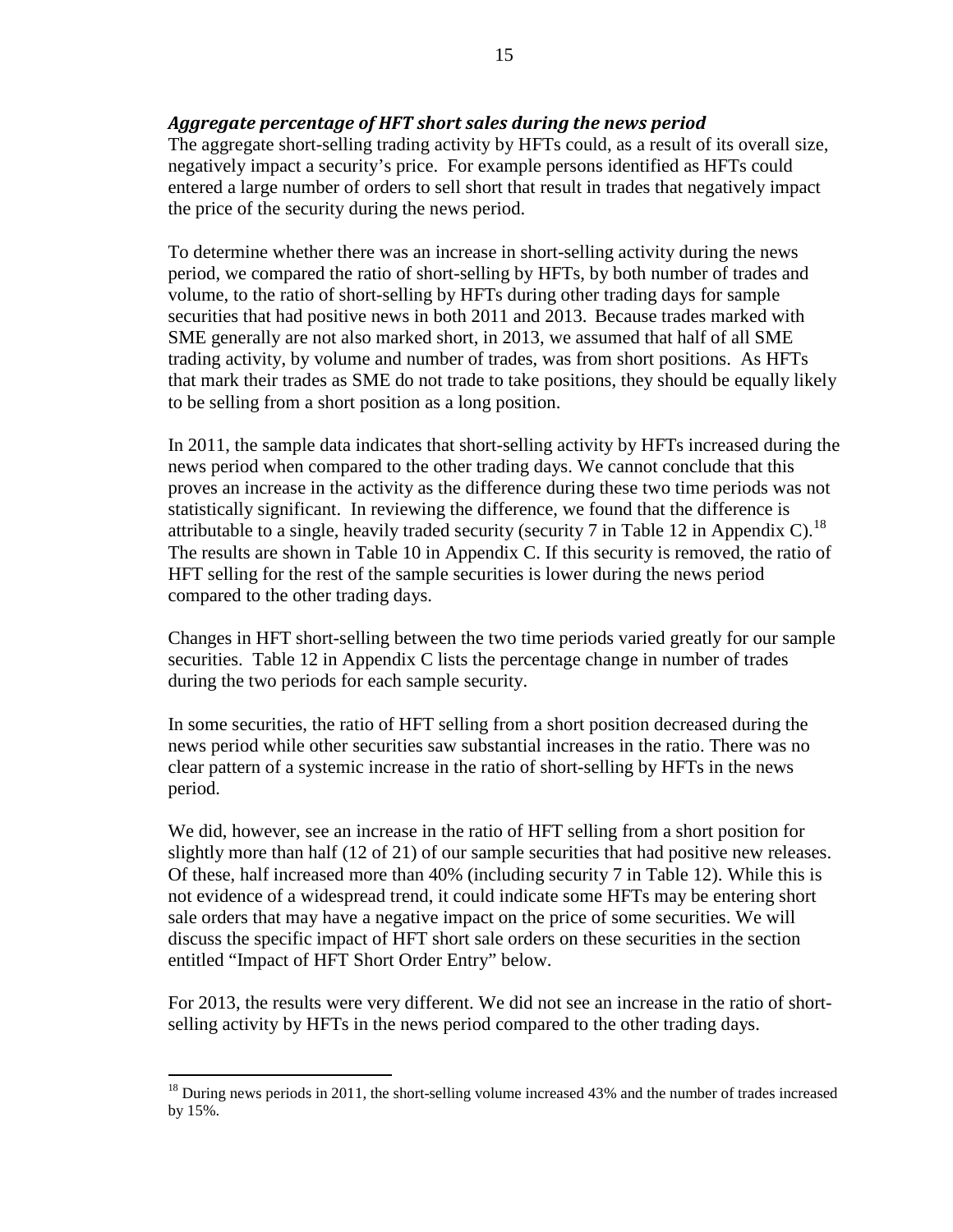[Table 11](#page-25-2) in [Appendix C](#page-25-0) compares the percentage of short sale activity by HFTs, by number of trades and volume, respectively, between the news period and the other trading days. The majority of our sample securities (18 of 26) did not experience an increase in the ratio of short-selling activity during the news period. Only two of the 26 sample securities experienced an increase of more than 40%.

[Table 13](#page-27-0) in [Appendix C](#page-25-0) lists the percentage change in number of trades during the two periods for each sample security. We will also discuss the specific impact of HFT trading on these securities in the section entitled "Impact of HFT short-selling orders on specific venture securities" below.

In conclusion, we could find no evidence that HFTs increased the ratio of sales from short positions during the news period in 2013. In 2011, there was an increase in the ratio of short-selling activity during these days, but it was not statistically significant<sup>[19](#page-15-0)</sup> and the results were largely attributable to price movements in a single security.

## *Impact of HFT short-selling orders on specific venture securities*

While the data does not appear to show that HFTs generally adversely impact the price of securities after positive news releases, we did want to see whether there was any evidence of short-selling having an adverse impact on the price of any of our sample securities from 2011 and 2013. In particular, we wanted to determine whether there was any evidence of short-selling orders having a negative impact on securities during the news period.

HFTs could have an adverse impact during the news period where they enter short sales that, as a result of the sales' timing or size. In particular, orders entered at key times during the trading day, such as immediately after an uptick or downtick. These orders may have a negative impact on investor confidence. This, in turn, may have a negative impact on the security's price. For example, a person identified as an HFT could enter orders to sell short at a price lower than the last sale price every time that there is an uptick in the stock price in an effort to reduce upward price momentum.

For the purpose of this analysis, we did not consider typical HFT activity of buying and selling securities as adversely affecting the market. Instead, we considered whether HFTs exhibited a pattern of activity around certain key points that may indicate they were using short sales to limit a security's price increase or to lower a securities price. To do this, we looked at when HFTs entered orders to sell short securities that had positive news.

We expected HFTs, like other market participants, would have entered more orders after a trade, particularly a trade that changed the price. For the purpose of this analysis, we assumed that HFTs would have entered their orders in reaction to a price-changing trade within 10 seconds. We expected the ratio of orders entered to be as follows:

<span id="page-15-0"></span> $19$  We tested based on a significance level of both 0.05. The increase was not statistically significant at either level.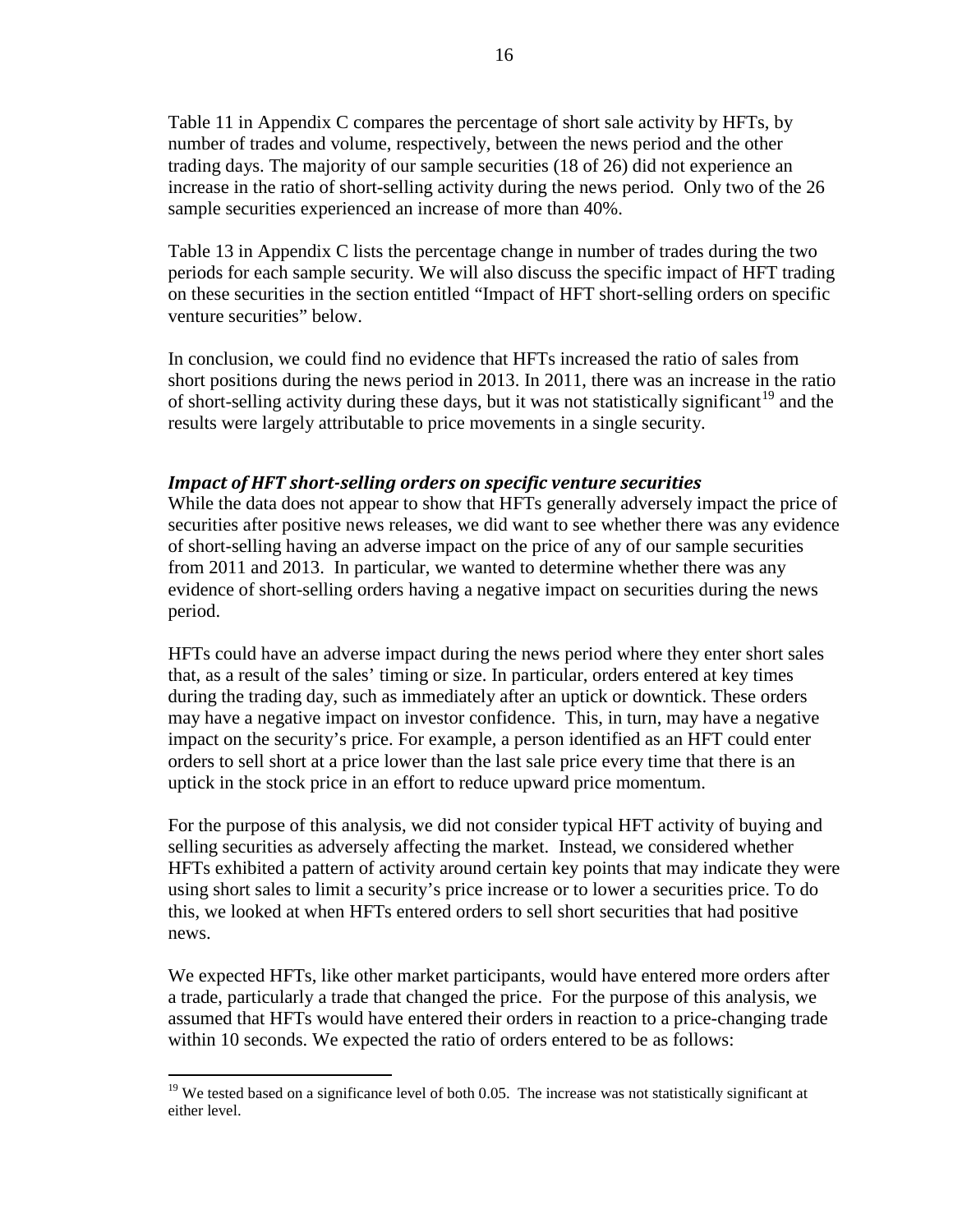**Table 6: Expected ratio of orders entered relative to trades**

| Timing of order entry relative to trades                               | Expected ratio of<br>orders entered |
|------------------------------------------------------------------------|-------------------------------------|
| No trade in previous 10 seconds                                        | Low                                 |
| A trade in the previous 10 seconds that do not change the price        | Medium                              |
| A trade in the previous 10 seconds that upticks or downticks the price | High                                |

The results of our analysis are provided in [Appendix D.](#page-28-0)

In both 2011 and 2013 (see [Figure 5\)](#page-16-0), for most of the securities, the majority of orders were entered when trades had not been executed in the previous 10-second period. For all sample securities, a minority of trades are entered after upticks and downticks.

<span id="page-16-0"></span>**Figure 5: Breakdown of orders entered within 10 seconds of an uptick, a downtick, a flattick, and when there was no trade in the previous 10 seconds**



However, when we break down this information by trade executed we see a different outcome. In both 2011 and 2013 we see that HFTs enter about three times as many orders after an uptick or downtick trade as they do after a trade that occurs at the same price as the previous trade (a flattick) (see [Appendix D,](#page-28-0) [Table 14](#page-28-1) and [Table 15\)](#page-28-2). The average number of HFT orders (both buy and sell) entered after a downtick (8.52 in 2011 and 6.24 in 2013) are similar to the average number of orders entered after an uptick (8.37 in 2011 and 5.89 in 2013).

Non-HFT participants showed similar order patterns. Non-HFTs actually enter a larger proportion of their order in the 10-second period after an uptick or a downtick when compared to the number of orders after a flattick, almost four times more orders (see [Appendix D,](#page-28-0) [Table 16](#page-28-3) and [Table 17\)](#page-28-4). Like HFTs, non-HFTs' average number of orders entered after a downtick (5.50 in 2011 and 3.74 in 2013) are similar to the average number of orders entered after an uptick (5.33 in 2011 and 3.50 in 2013).

Both HFTs and non-HFTs were more likely to enter sell orders after downticks than upticks and to enter buy orders after upticks. In 2011, we see that HFTs entered an average of 4.46 buy orders after an uptick and 3.50 buy orders after an downtick while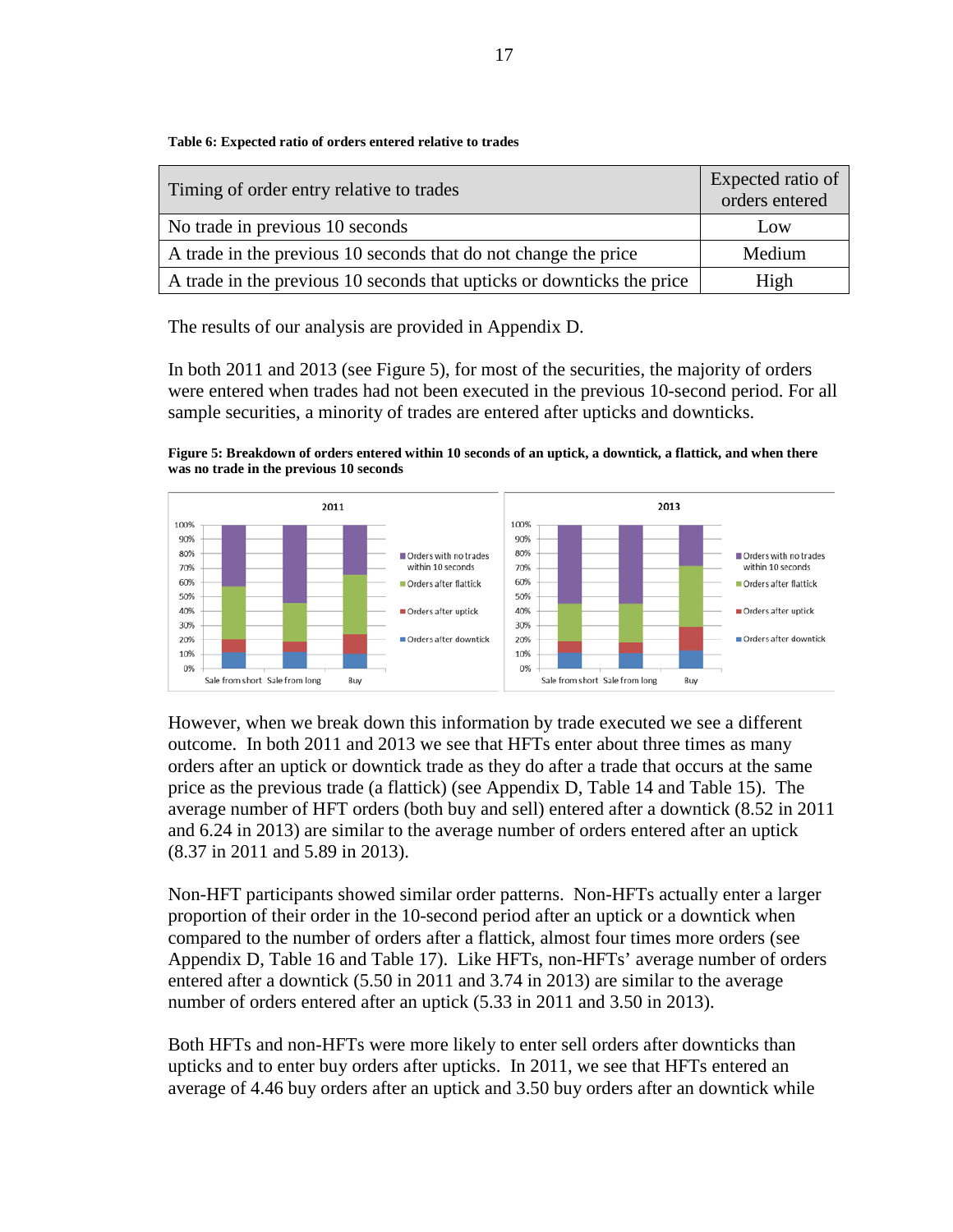entering an average of 3.91 sell orders after an uptick and 5.02 sell orders after a downtick. Non-HFTs entered an average of 3.19 buy orders after an uptick and 2.44 buy orders after a downtick while entering an average of 2.14 sell orders after an uptick and 3.06 sell orders after a downtick. HFTs exhibited the same behaviour in 2013. They entered an average of 3.49 buy orders after an uptick and 2.72 buy orders after a downtick while entering an average of 2.40 sell orders after an uptick and 3.52 sell orders after a downtick.

When breaking down the activity for each of our sample securities in 2011, we found:

- more than 80% (17 of 21) entered more orders to sell short after a downtick than after an uptick
- more than 85% (18 of 21) entered more orders to sell from a long position after a downtick than after an uptick
- more than 80% (17 of 21) entered more orders to buy after an uptick than after a downtick

We also compared order entry activity when an order is being sold short and when they are being sold from a long position after downtick, uptick, and flattick (see [Appendix D,](#page-28-0) [Table 14](#page-28-1) through [Table 17\)](#page-28-4). We found:

- In both 2011 and 2013, HFTs entered more sale orders, on average, after a downtick than an uptick regardless of whether they were selling from a short or a long position.
- In both 2011 and 2013, on average, HFTs entered the most number of long sale orders after downtick, and the least number of long sale orders after flattick. This pattern was the same for short sale orders.
- In 2011, HFTs entered more orders to sell short than to sell long whenever there was a trade in the previous 10-second period regardless of whether the trade was an uptick, downtick, or flattick. In contrast, in 2013, HFTs entered more orders to sell long than to sell short in the 10-second period after any trade regardless of the tick.
- Orders entered by non-HFTs showed similar patterns. They entered more sell orders after a downtick and more buy orders after an uptick. In both 2011 and 2013, non-HFTs entered more orders to sell long than to sell short in the 10 second period after any trade regardless of the tick.

HFT behaviour was largely consistent whether they were selling from a long position or a short position, with the few notable exception that HFTs entered substantially more order to sell from a short position than a long position in 2011. While this in isolation may indicate a potential red flag, we would also note that HFTs also entered proportionately more orders to sell on an uptick, downtick, and flattick. These total volume of orders were not substantially greater than the number of orders that these HFTs entered to purchase the sample securities.When comparing HFT order entry activity to order entry activity of non-HFTs we see that HFTs do enter more orders of all types when compared to non-HFTs. In sample securities in both 2011 and 2013, HFTs enter between twothirds and three-quarters of orders while they represent about 10% of trader IDs. This is consistent with what we would expect of HFTs.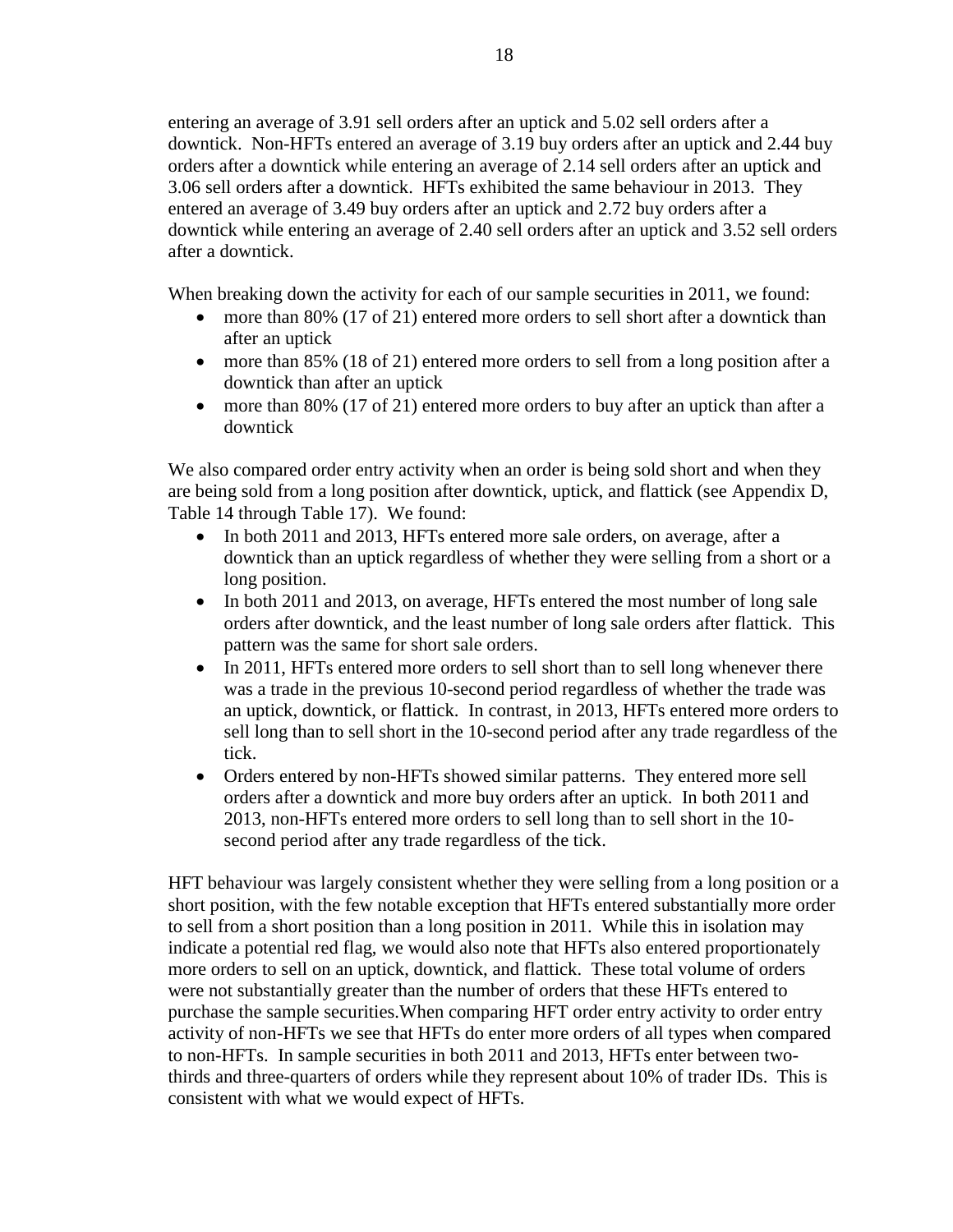While they do enter a disproportionate number of orders, their pattern of order entry is remarkably similar to order entry patterns by non-HFTs. They enter more buy orders after upticks, more sell orders after downticks and fewer overall orders after flatticks.

We also tested for evidence of unusual order patterns for the sample securities that saw an increase in short-selling activity during the news period. [Appendix E](#page-30-0) provides a breakdown of order activity for each sample security that saw at least a 40% increase in short-selling activity during the news period. When we compared each of the securities from both 2011 and 2013, we found:

- Each of the securities experienced a higher ratio of orders to sell from a long position than to sell from a short position in the 10-second period following a downtick trade.
- Each of the securities experienced a higher ratio of orders to sell from a short position than to sell from a long position in the 10-second period following an uptick trade.

The second point is an issue to consider. The sample securities, as a group, also experienced a greater percentage of orders to sell short after an uptick than orders to sell long during the same period (see [Appendix E,](#page-30-0) [Table 26](#page-31-0) and [Table 29\)](#page-31-1). With the exception of one security, each of the securities that experienced increases in shortselling activity during the news period of more than 40% experienced a higher percentage of sell trades from short positions after an uptick when compared with the other securities in the example (see [Appendix E,](#page-30-0) [Table 30\)](#page-32-0).

The most liquid security, Security 7 in 2011, experienced a lower than average ratio of sell orders from a short position when selling after an uptick. It was exceptional among the group.

The evidence does not show any obvious efforts on the part of HFTs to negatively impact the price of securities during the period that news releases have an impact on the trading price of our sample securities.

HFTs do have a tendency to enter a higher proportion of sell orders, including both sales from a short position as well as sales from a long position, during the period after a downtick in the price of a security. This mirrors a tendency to enter orders to purchase a security in the 10-second period after an uptick in the price of a security. It would appear that HFT selling activity largely mirror HFT buying activity. Non-HFTs follow a similar pattern of order activity.

When comparing HFTs' entry of orders to sell short and to sell long, we see that HFTs entered a higher proportion of orders to sell from a short position than orders to sell from a long position in the 10-second period after a security experiences a trade that upticks the securities price in both 2011 and 2013 (see Appendix D, [Table 18](#page-29-0) and [Table 19\)](#page-29-1). The higher proportion is also there for all of the securities that experienced more than a 40% increase ratio of sales that are short sales during the news period.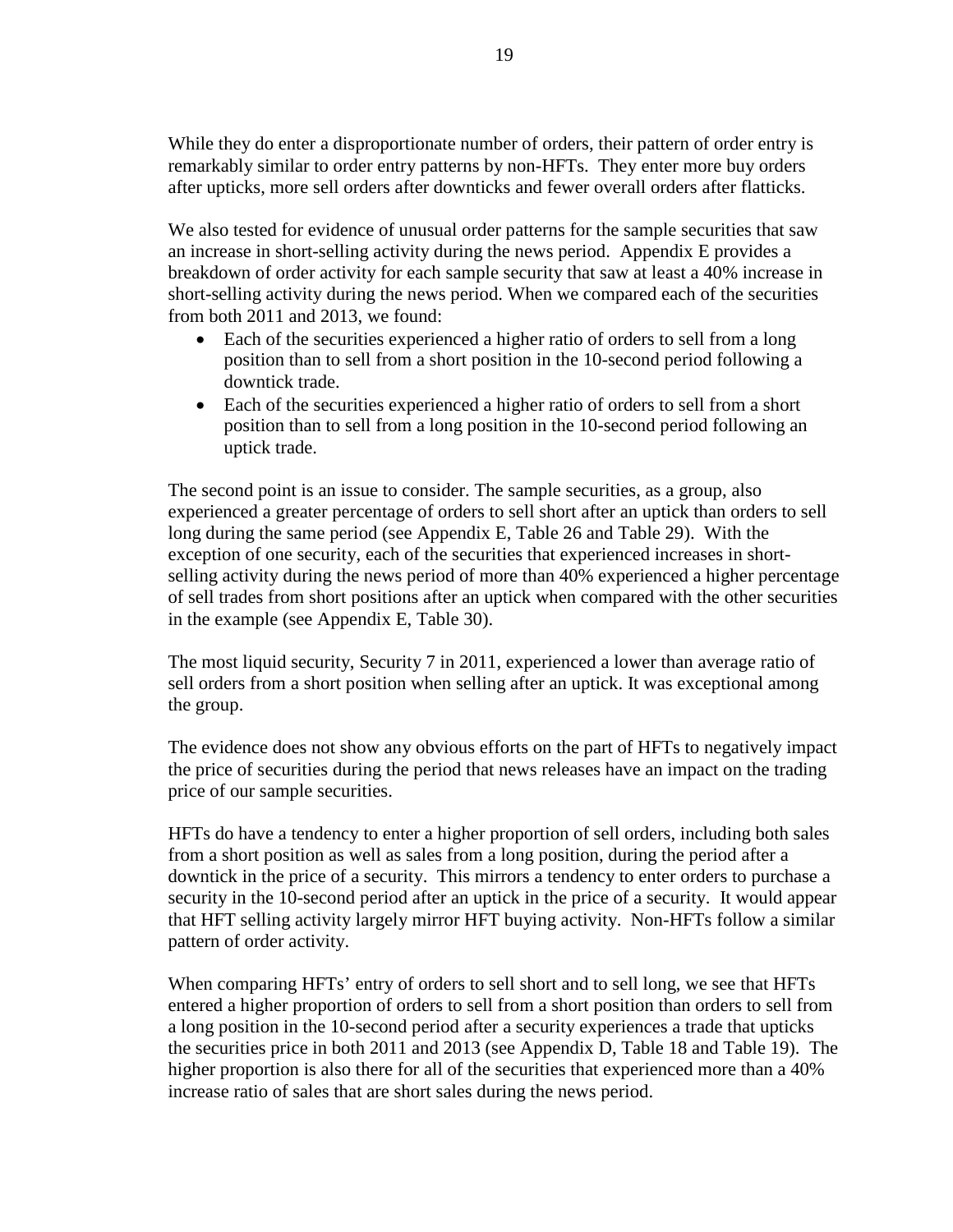Our review of order entry activity did not provide any evidence to indicate that HFTs were entering short sale orders during news periods in a way that would adversely affect the price of our sample securities. Their pattern of entering orders to sell short was similar to the entry of order to sell from a long position and represented a mirror image of their buy order patterns. In addition, their pattern of order entry was remarkably similar with the way that non-HFTs entered their orders. When examining short sale orders on individual securities during news periods, we found no indication that HFTs had conducted their order activity in a way that would indicate that they were making an effort to reduce the increase in the price of the securities.

## **Conclusions**

We conducted analysis of sample data to test two hypotheses:

- that share prices of securities frequently targeted by HFTs are more volatile than those less or not targeted by HFTs
- that short-selling activities by HFTs after news releases were more prevalent on downtick than uptick, compared to short-selling activities by non-HFTs

We did not find any evidence to support the first hypothesis. In general, securities frequently traded by HFTs did not experience more volatility than securities infrequently traded by HFTs in either 2011 or 2013. This finding applies for periods when there was no news and for periods immediately following news that resulted in increased HFT trading activity.

It is plausible that the increased volatility in periods after new releasesthat was more evident in 2013 may be the result of ordinary volatility resulting from material news when trading volumes were lower. A conclusive finding would require additional analysis around volatility in period around publication of news.

We conducted three types of analysis to test the second hypothesis.

The first type of analysis was to determine whether securities frequently traded by HFTs experience smaller percentage increases in share price after positive news than securities that were infrequently traded by HFTs. We used two sample groups to represent securities infrequently traded by HFTs: (1) securities traded in 2007 before HFTs were active in TSXV, and (2) securities infrequently traded by HFTs in 2011 and 2013.

The results of the comparison between percentage change in price between securities traded in 2007 and securities frequently traded by HFTs in 2011 and 2013 do not support the hypothesis. On average, securities frequently traded by HFTs in 2011 and 2013 experienced a larger percentage increase in price than securities in 2007.

When comparing securities that were frequently traded by HFTs with securities infrequently traded by HFTs, we found that in both 2011 and 2013, securities infrequently traded by HFTs experienced a larger percentage increase on average. To test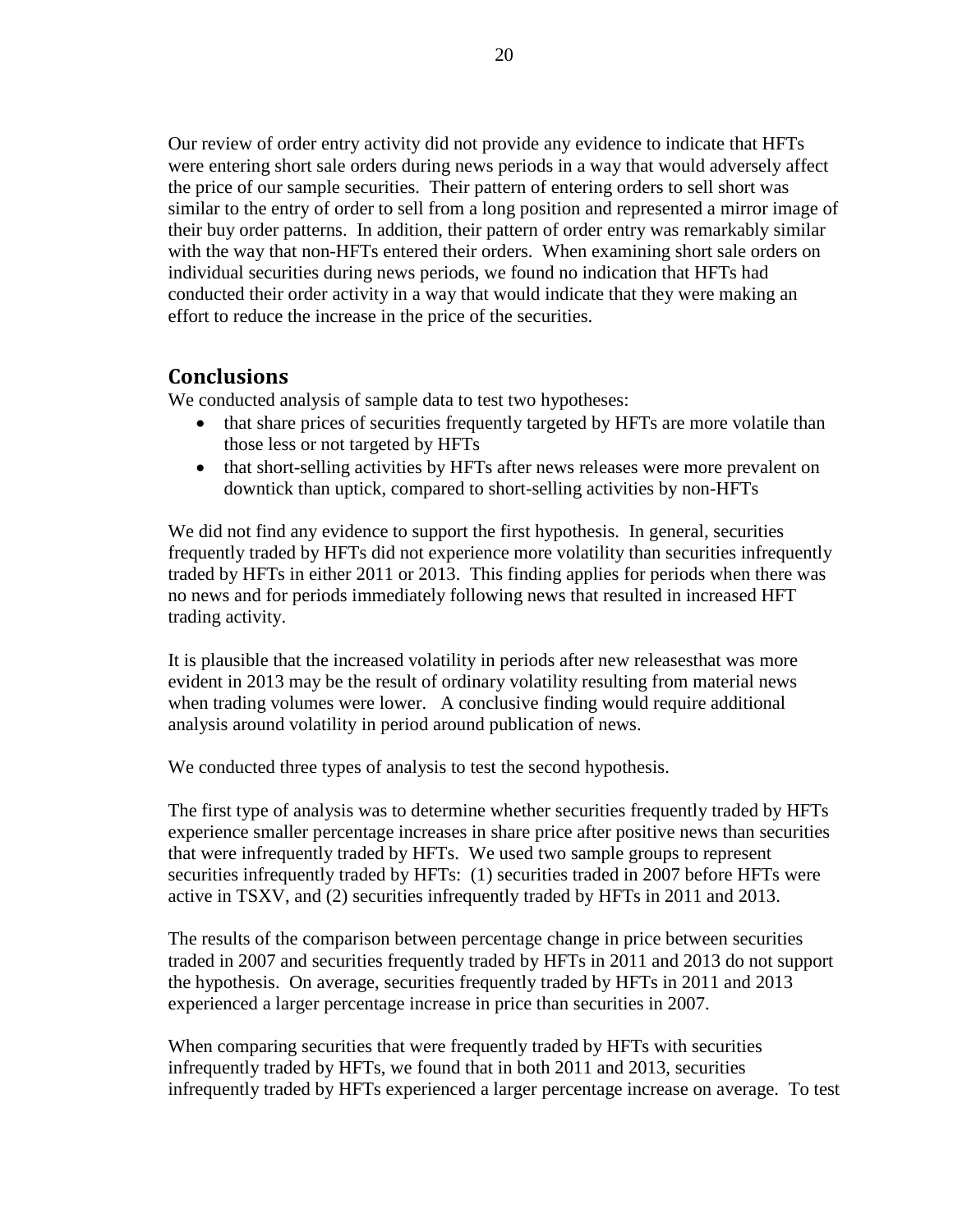whether this difference could be explained because securities infrequently traded by HFTs may be more volatile in general, we compared it against the average price changes after negative news. This analysis was inconclusive. The data does raise an issue that may warrant additional analysis in the future.

The second type of analysis was to determine whether HFTs may increase short-selling activity after news. We looked at the ratio of short selling activities by HFT during the news period and other trading days. We found that in both 2011 and 2013, HFTs decreased their percentage of short sale trading activity during the news period when compared with the other trading days. This finding does not support short selling hypothesis.

The third type of analysis was to determine whether orders by HFTs exhibit different or abnormal patterns at different key times of a day (i.e. on uptick, downtick, flattick, or when there were no recent trades) that could negatively impact security prices following news. In both 2011 and 2013, we found that HFTs had similar patterns of order activity whether they were selling from a short position or from a long position. There was no evidence that they were using a different trading strategy when selling short. Furthermore, both HFTs and non-HFTs were more likely to enter sell orders after downticks than upticks, and to enter buy orders after upticks. There was no evidence that the two groups of traders had different order entry patterns. These findings did not support the short selling hypothesis.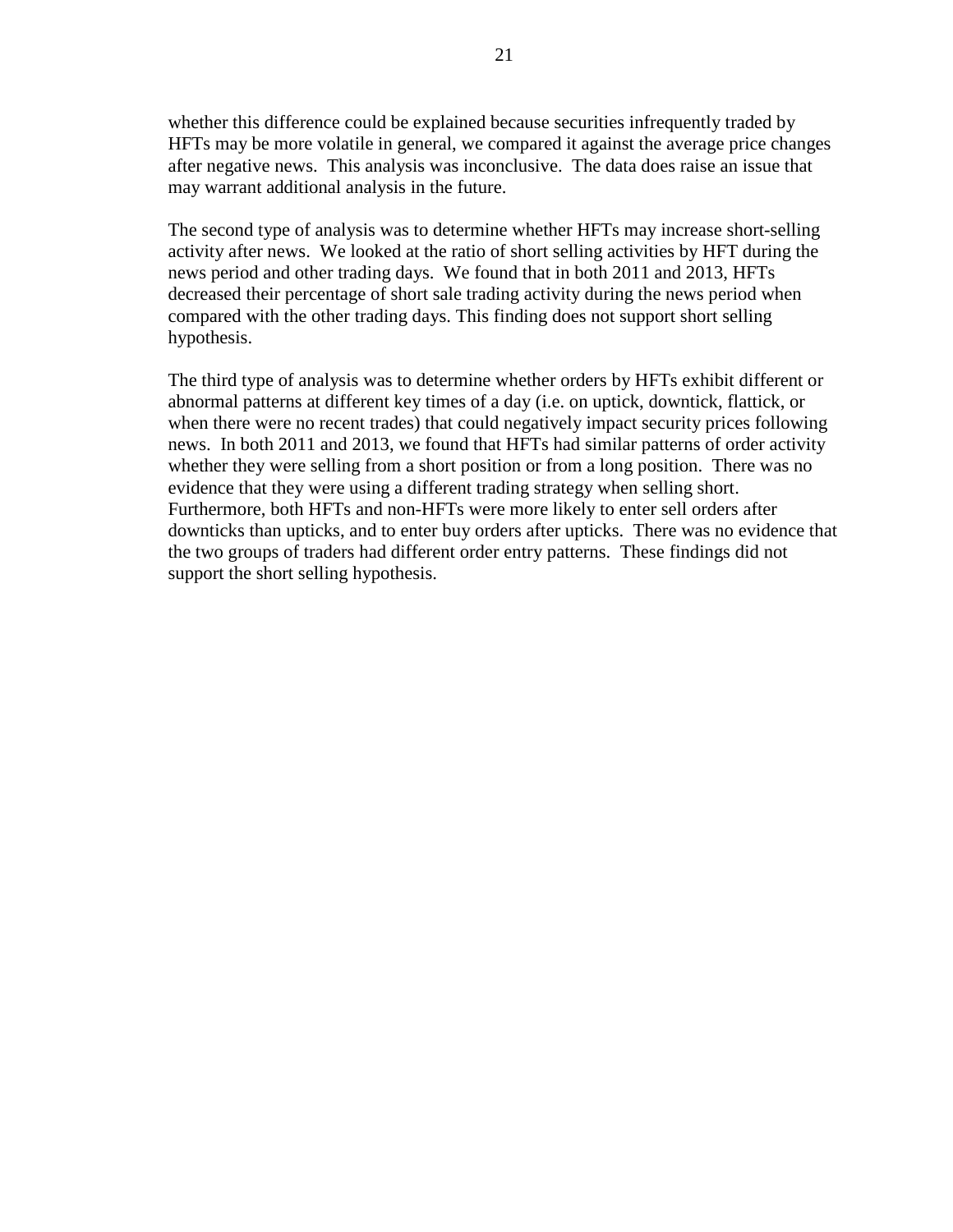# <span id="page-21-0"></span>**Appendix A**

| Period | Category                                                                        | <b>Average Standard</b><br>Deviation |
|--------|---------------------------------------------------------------------------------|--------------------------------------|
| 2007   | With news releases                                                              | 0.0589                               |
|        | No news releases                                                                | 0.0608                               |
|        | Infrequently HFT traded                                                         | 0.0350                               |
|        | Frequently HFT traded                                                           | 0.0533                               |
| 2011   | HFT trading increased after material news releases -<br>Infrequently HFT traded | 0.0438                               |
|        | HFT trading increased after material news releases –<br>Frequently HFT traded   | 0.1197                               |
|        | Infrequently HFT traded                                                         | 0.0418                               |
| 2013   | Frequently HFT traded                                                           | 0.0191                               |
|        | HFT trading increased after material news releases –<br>Infrequently HFT traded | 0.1099                               |
|        | HFT trading increased after material news releases –<br>Frequently HFT traded   | 0.0528                               |

**Table 7: Weighted average standard deviation of the price of the security**

| Table 8: Average difference between the daily high price and low price as a percentage of close price |  |  |
|-------------------------------------------------------------------------------------------------------|--|--|
|                                                                                                       |  |  |
|                                                                                                       |  |  |

| Period | Category                                                                        | <b>Average Difference</b><br>between Daily High<br>and Low Price |
|--------|---------------------------------------------------------------------------------|------------------------------------------------------------------|
| 2007   | With news releases                                                              | 11.20%                                                           |
|        | No news releases                                                                | 10.14%                                                           |
|        | Infrequently HFT traded                                                         | 5.44%                                                            |
|        | Frequently HFT traded                                                           | 5.44%                                                            |
| 2011   | HFT trading increased after material news releases –<br>Infrequently HFT traded | 6.41%                                                            |
|        | HFT trading increased after material news releases -<br>Frequently HFT traded   | 6.28%                                                            |
|        | Infrequently HFT traded                                                         | 4.60%                                                            |
| 2013   | Frequently HFT traded                                                           | 4.42%                                                            |
|        | HFT trading increased after material news releases –<br>Infrequently HFT traded | 7.97%                                                            |
|        | HFT trading increased after material news releases –<br>Frequently HFT traded   | 6.35%                                                            |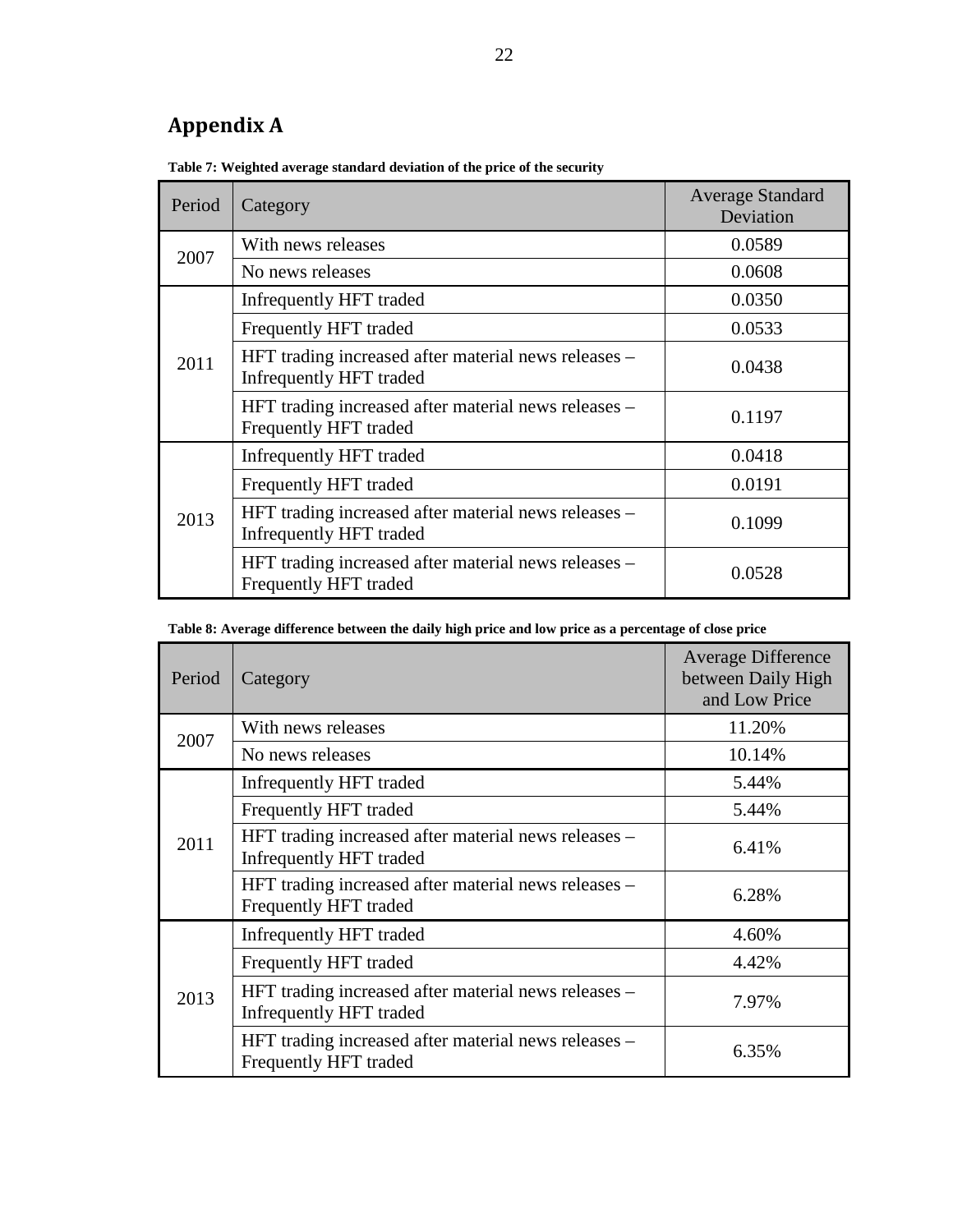<span id="page-22-0"></span>

| Period | Category                                                                        | <b>Average Price</b><br>Change per Trade |
|--------|---------------------------------------------------------------------------------|------------------------------------------|
| 2007   | With news releases                                                              | 0.54%                                    |
|        | No news releases                                                                | 0.50%                                    |
|        | Infrequently HFT traded                                                         | 0.90%                                    |
|        | Frequently HFT traded                                                           | 0.19%                                    |
| 2011   | HFT trading increased after material news releases –<br>Infrequently HFT traded | 0.61%                                    |
|        | HFT trading increased after material news releases –<br>Frequently HFT traded   | 0.21%                                    |
|        | Infrequently HFT traded                                                         | 0.53%                                    |
|        | Frequently HFT traded                                                           | 0.59%                                    |
| 2013   | HFT trading increased after material news releases –<br>Infrequently HFT traded | 0.58%                                    |
|        | HFT trading increased after material news releases –<br>Frequently HFT traded   | 0.52%                                    |

**Table 9: Average price change for each trade**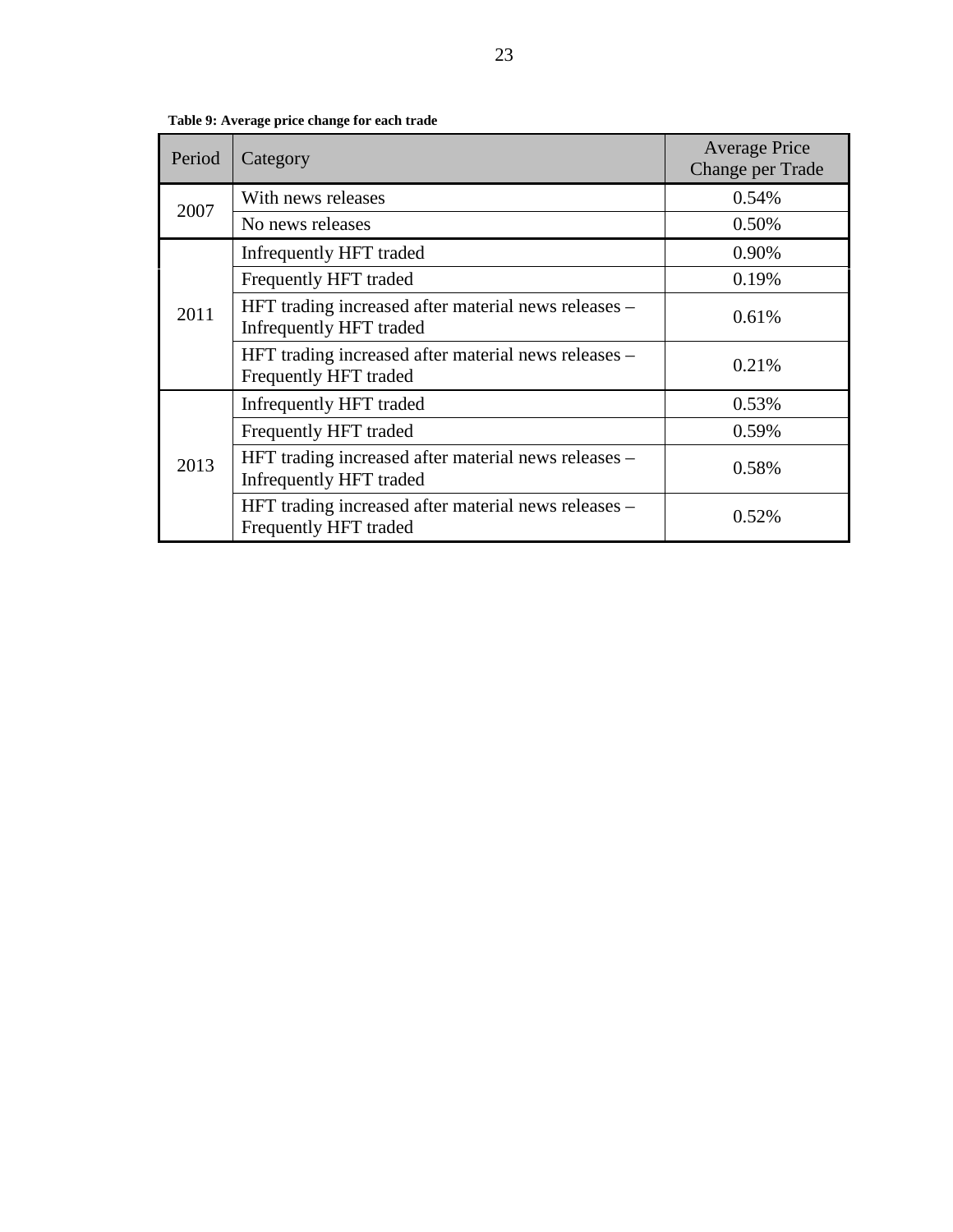## **Appendix B**

<span id="page-23-0"></span>







<span id="page-23-1"></span>**Figure 8: Change in VWAP for 2013**



For 2011 and 2013, we did not include results for illiquid securities. There was a low number of them in the sample, resulting in averages that were essentially the results of one security. Also, some of them had no trades in the four days of trading used for this analysis. The red circle represents the trading day on which the closing price change trend that begins after the news is released ends (for example when a security whose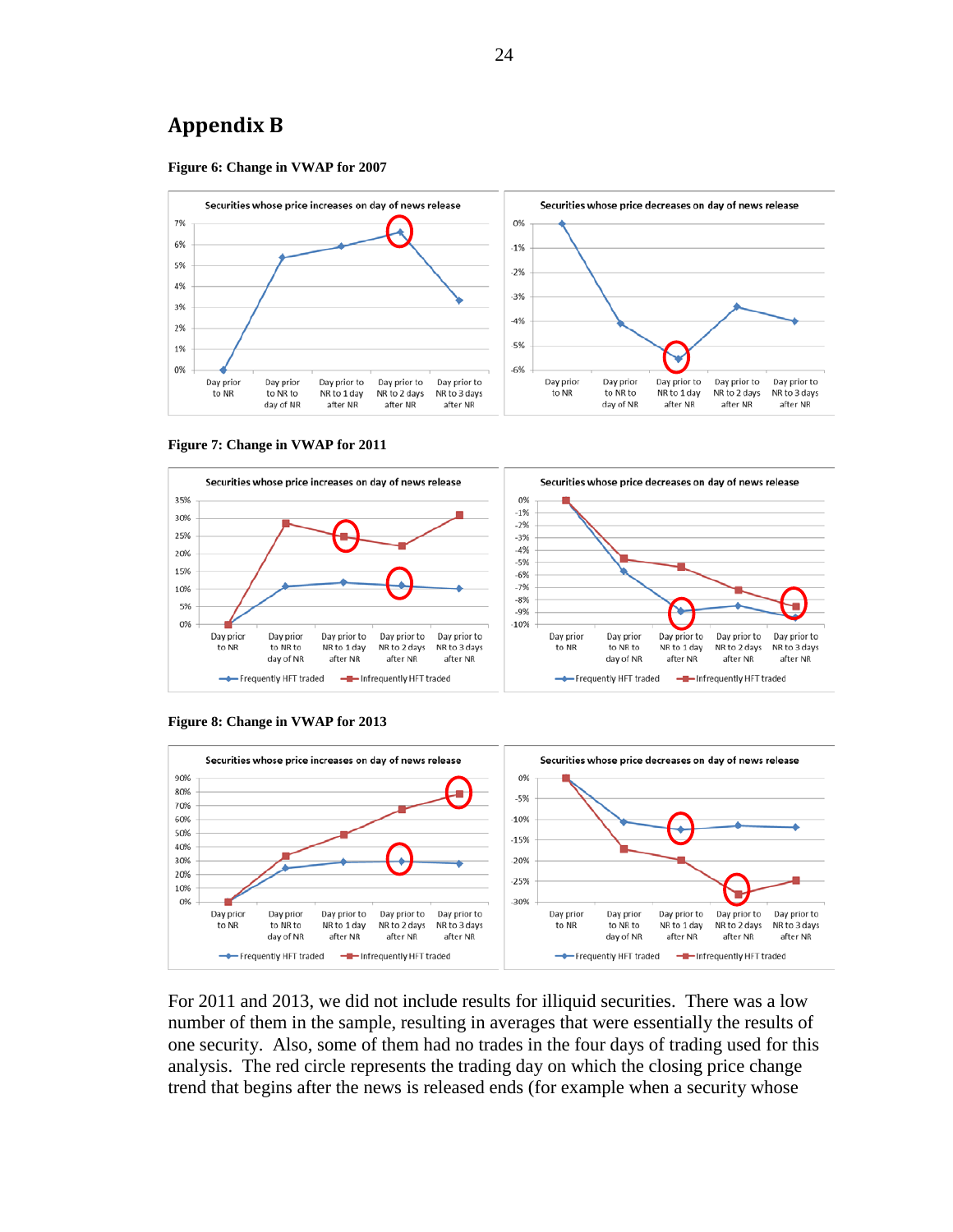price increases after news has its stock price drop when compared to the previous trading day's closing price).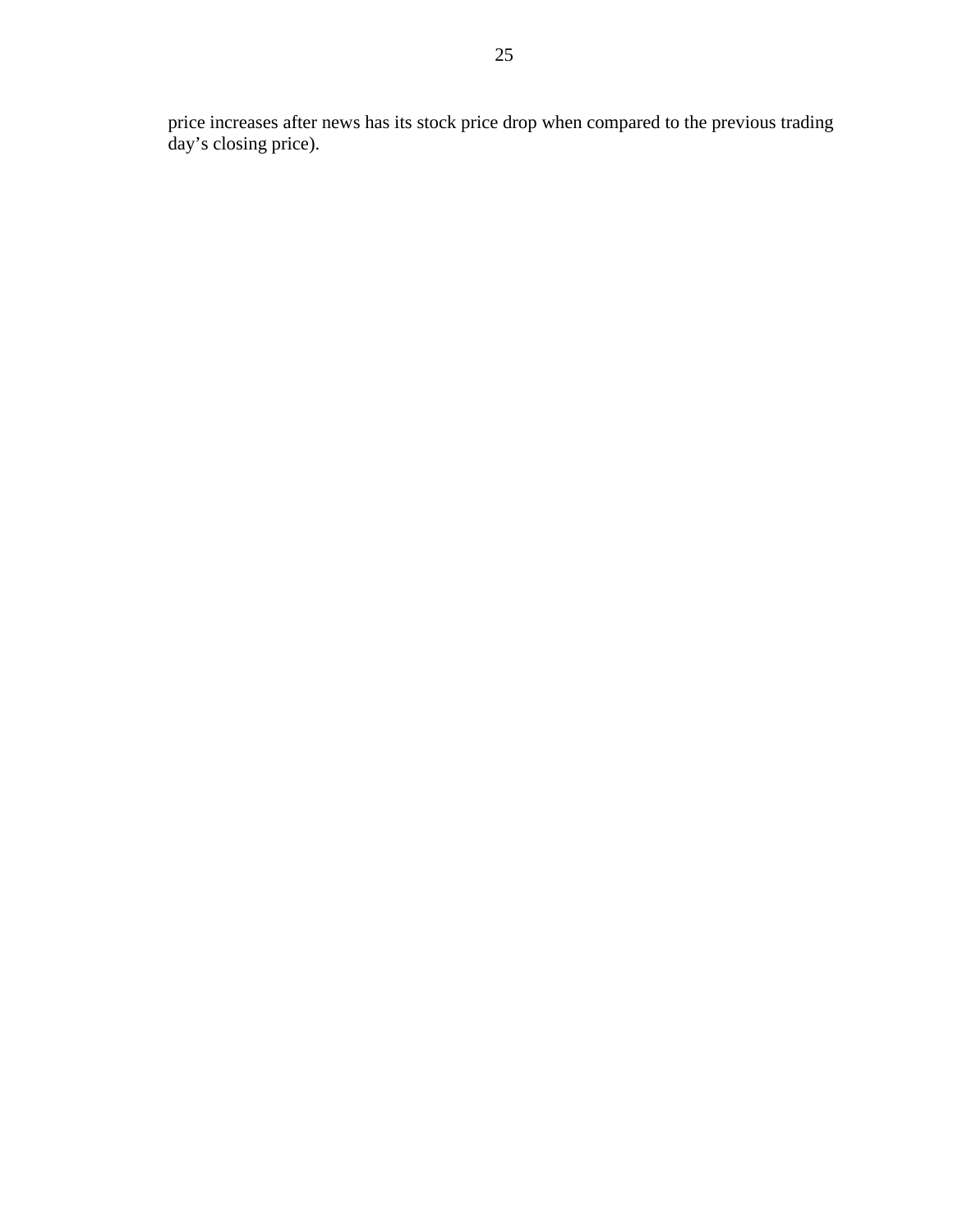# <span id="page-25-0"></span>**Appendix C**

<span id="page-25-1"></span>**Table 10: Short-selling activity by HFTs during the news period compared to other trading days for securities with positive news release (2011)**

| Short sale activity by HFTs (by number of trades) |                   |                                                          |  |  |  |
|---------------------------------------------------|-------------------|----------------------------------------------------------|--|--|--|
| Other trading days<br>News period                 |                   |                                                          |  |  |  |
| As % of all sales by<br><b>HFTs</b>               | As % of all sales | As % of all sales by<br>As % of all sales<br><b>HFTs</b> |  |  |  |
| 14.85%<br>56.11%<br>48.79%<br>14.10%              |                   |                                                          |  |  |  |

| Short sale activity by HFTs (by trading volume) |                   |                                                          |  |  |
|-------------------------------------------------|-------------------|----------------------------------------------------------|--|--|
| Other trading days<br>News period               |                   |                                                          |  |  |
| As % of all sales by<br><b>HFTs</b>             | As % of all sales | As % of all sales by<br>As % of all sales<br><b>HFTs</b> |  |  |
| 30.29%<br>43.52%<br>4.13%<br>2.97%              |                   |                                                          |  |  |

<span id="page-25-2"></span>**Table 11: Short-selling activity by HFTs during the news period compared to other days for securities with positive news release (2013)**

| Short sale activity by HFTs (by number of trades)                                                                    |       |        |       |  |
|----------------------------------------------------------------------------------------------------------------------|-------|--------|-------|--|
| Other trading days<br>News period                                                                                    |       |        |       |  |
| As % of all sales by<br>As % of all sales by<br>As % of all sales<br>As % of all sales<br><b>HFTs</b><br><b>HFTs</b> |       |        |       |  |
| 18.12%                                                                                                               | 6.19% | 24.68% | 7.47% |  |

| Short sale activity by HFTs (by trading volume) |                   |                                     |                   |  |
|-------------------------------------------------|-------------------|-------------------------------------|-------------------|--|
| Other trading days<br>News period               |                   |                                     |                   |  |
| As % of all sales by<br><b>HFTs</b>             | As % of all sales | As % of all sales by<br><b>HFTs</b> | As % of all sales |  |
| 4.42%<br>0.78%<br>3.24%<br>1.04%                |                   |                                     |                   |  |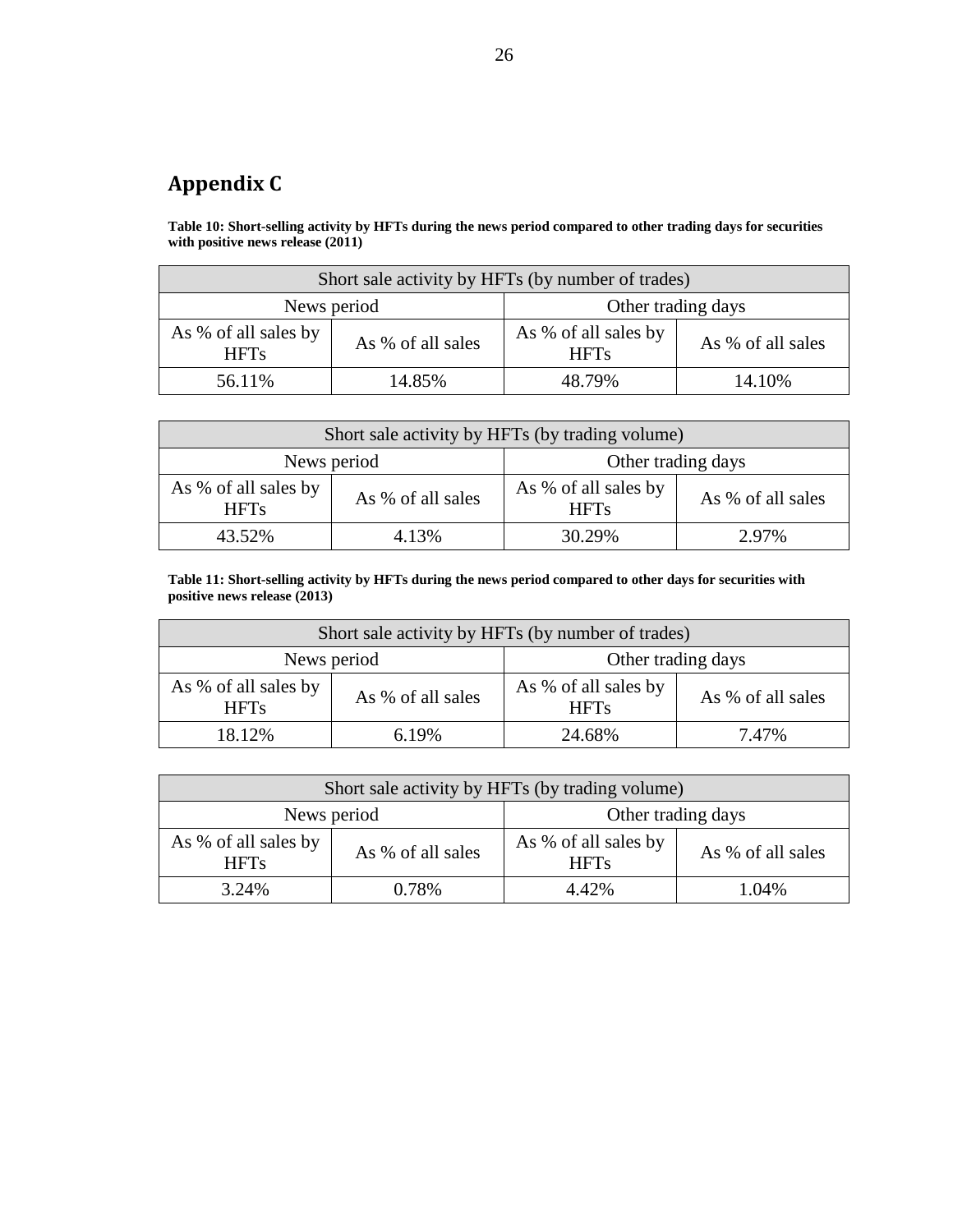|                | News period  |                   |              | Other trading days | % Change in        |
|----------------|--------------|-------------------|--------------|--------------------|--------------------|
| Security       | % HFT sales  | % of all          | % HFT sales  | % of all           | <b>HFTs</b> shorts |
|                | that are HFT | sales that are    | that are HFT | sales that are     | during the         |
|                | shorts       | <b>HFT</b> shorts | shorts       | <b>HFT</b> shorts  | news period        |
| 1              | 32.82%       | 5.94%             | 56.86%       | 17.11%             | $-42.28%$          |
| $\overline{2}$ | 50.35%       | 9.38%             | 62.69%       | 8.68%              | $-19.69%$          |
| 3              | 79.76%       | 30.31%            | 64.50%       | 23.86%             | 23.65%             |
| $\overline{4}$ | 71.83%       | 22.32%            | 69.01%       | 19.55%             | 4.09%              |
| 5              | 48.34%       | 12.03%            | 44.80%       | 6.83%              | 7.91%              |
| 6              | 66.81%       | 21.57%            | 65.64%       | 19.86%             | 1.79%              |
| $\overline{7}$ | 80.64%       | 31.80%            | 55.90%       | 24.01%             | 44.27%             |
| 8              | 41.47%       | 13.16%            | 25.71%       | 7.07%              | 61.27%             |
| 9              | 33.50%       | 7.22%             | 34.39%       | 6.56%              | $-2.59%$           |
| 10             | 45.71%       | 17.30%            | 63.16%       | 10.81%             | $-27.62%$          |
| 11             | 68.87%       | 21.01%            | 40.19%       | 4.84%              | 71.38%             |
| 12             | 0.00%        | 0.00%             | 0.00%        | 0.00%              | 0.00%              |
| 13             | 1.34%        | 0.35%             | 1.68%        | 0.18%              | $-20.33%$          |
| 14             | 0.00%        | 0.00%             | 2.56%        | 0.85%              | $-100.00\%$        |
| 15             | 4.58%        | 2.20%             | 9.24%        | 3.08%              | $-50.41%$          |
| 16             | 95.24%       | 15.27%            | 63.75%       | 15.60%             | 49.39%             |
| 17             | 73.81%       | 9.87%             | 53.33%       | 8.00%              | 38.39%             |
| 18             | 53.89%       | 1.90%             | 40.26%       | 3.09%              | 33.85%             |
| 19             | 19.54%       | 7.39%             | 11.03%       | 2.95%              | 77.13%             |
| 20             | 1.05%        | 0.88%             | 50.00%       | 1.97%              | -97.89%            |
| 21             | 36.36%       | 4.71%             | 11.86%       | 2.42%              | 206.49%            |

<span id="page-26-0"></span>**Table 12: Short-selling activity by HFTs during the news period compared to other sales activity for securities with positive news release, for each sample security (2011)**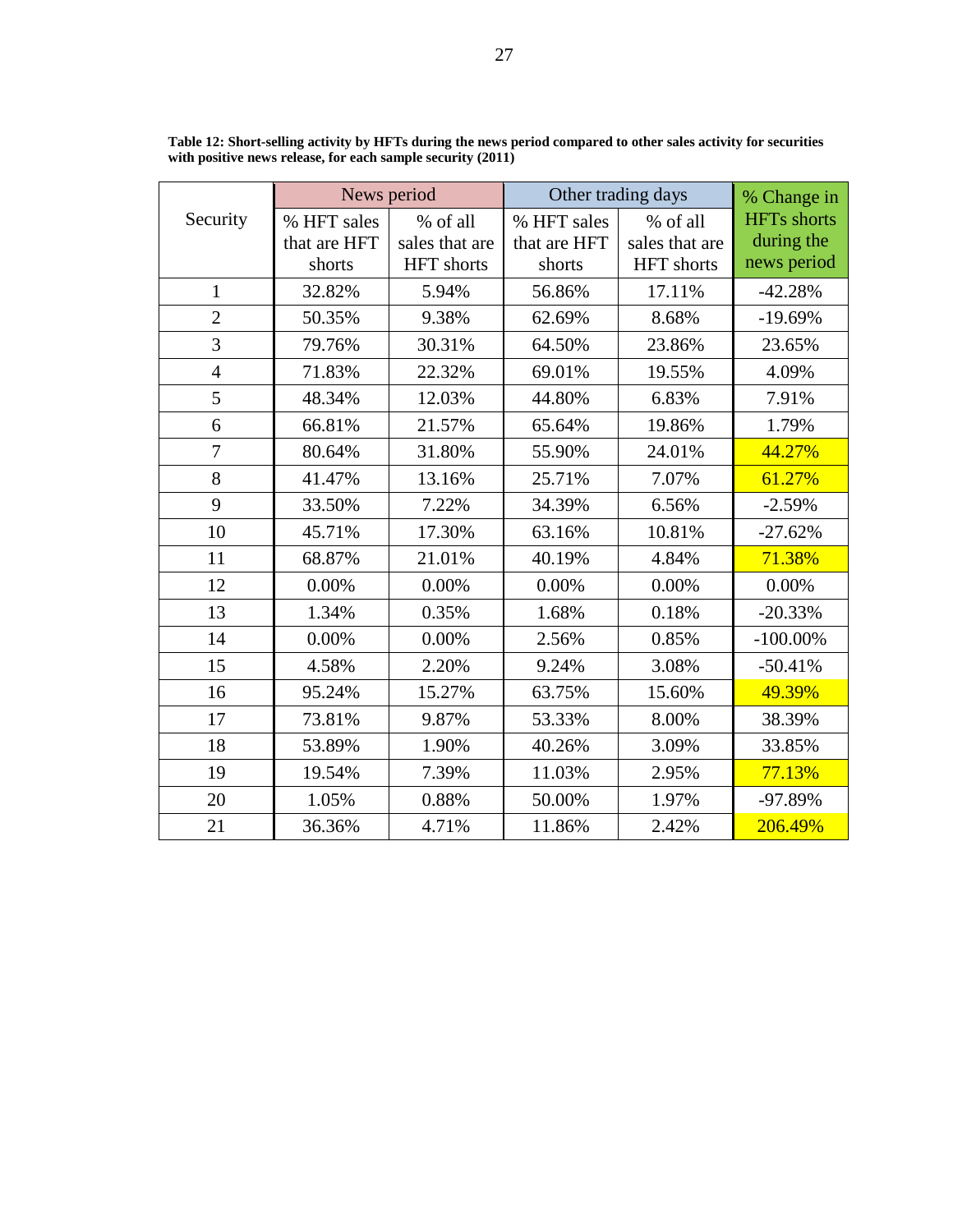|                |                                             | News period                                                |                                                     | Other trading days                          |                                                            | % Change                                            |                                                                |
|----------------|---------------------------------------------|------------------------------------------------------------|-----------------------------------------------------|---------------------------------------------|------------------------------------------------------------|-----------------------------------------------------|----------------------------------------------------------------|
| Security       | % of HFT<br>sales that<br>are HFT<br>shorts | % of<br>SME/HFT<br>sales that<br>are<br>HFT/SME<br>shorts* | % of all<br>sales that<br>are<br>HFT/SME<br>shorts* | % of HFT<br>sales that<br>are HFT<br>shorts | % of<br>SME/HFT<br>sales that<br>are<br>HFT/SME<br>shorts* | % of all<br>sales that<br>are<br>HFT/SME<br>shorts* | in<br><b>HFT/SME</b><br>shorts<br>during the<br>news<br>period |
| $\mathbf{1}$   | 0.00%                                       | 23.21%                                                     | 10.00%                                              | 0.00%                                       | 21.19%                                                     | 13.06%                                              | $-23.43%$                                                      |
| $\overline{2}$ | 0.00%                                       | 11.21%                                                     | 1.81%                                               | 0.00%                                       | 16.32%                                                     | 5.11%                                               | $-64.69%$                                                      |
| 3              | 0.00%                                       | 16.27%                                                     | 7.18%                                               | 0.00%                                       | 12.71%                                                     | 8.47%                                               | $-15.24%$                                                      |
| $\overline{4}$ | 0.00%                                       | 14.39%                                                     | 7.69%                                               | 0.00%                                       | 12.02%                                                     | 6.47%                                               | 18.81%                                                         |
| 5              | 0.00%                                       | 4.07%                                                      | 1.46%                                               | 0.00%                                       | 11.81%                                                     | 4.71%                                               | $-69.06%$                                                      |
| 6              | 0.00%                                       | 0.00%                                                      | 0.00%                                               | 6.96%                                       | 10.69%                                                     | 2.38%                                               | $-100.00\%$                                                    |
| $\overline{7}$ | 0.00%                                       | 13.27%                                                     | 6.58%                                               | 0.00%                                       | 16.13%                                                     | 6.49%                                               | 1.32%                                                          |
| 8              | 0.00%                                       | 14.80%                                                     | 5.13%                                               | 0.00%                                       | 11.86%                                                     | 6.69%                                               | $-23.29%$                                                      |
| 9              | 0.00%                                       | 11.45%                                                     | 4.45%                                               | 0.47%                                       | 15.34%                                                     | 7.06%                                               | -36.96%                                                        |
| 10             | 0.00%                                       | 7.82%                                                      | 1.74%                                               | 1.52%                                       | 10.49%                                                     | 2.40%                                               | $-27.54%$                                                      |
| 11             | 0.00%                                       | 0.00%                                                      | 0.00%                                               | 0.00%                                       | 0.00%                                                      | 0.00%                                               |                                                                |
| 12             | 0.00%                                       | 19.15%                                                     | 7.92%                                               | 6.86%                                       | 18.10%                                                     | 10.60%                                              | $-25.23%$                                                      |
| 13             | 0.00%                                       | 3.30%                                                      | 1.50%                                               | 0.00%                                       | 4.71%                                                      | 1.53%                                               | $-2.03%$                                                       |
| 14             | 0.00%                                       | 17.67%                                                     | 12.62%                                              | 0.00%                                       | 16.32%                                                     | 9.25%                                               | 36.39%                                                         |
| 15             | 0.00%                                       | 15.28%                                                     | 5.48%                                               | 0.00%                                       | 14.54%                                                     | 6.02%                                               | $-8.97%$                                                       |
| 16             | 0.00%                                       | 17.72%                                                     | 7.04%                                               | 0.51%                                       | 15.37%                                                     | 6.90%                                               | 1.89%                                                          |
| 17             | 8.17%                                       | 18.06%                                                     | 10.14%                                              | 33.82%                                      | 38.80%                                                     | 21.81%                                              | $-53.52%$                                                      |
| 18             | 0.30%                                       | 7.66%                                                      | 1.71%                                               | 1.48%                                       | 7.51%                                                      | 1.35%                                               | 27.01%                                                         |
| 19             | 0.22%                                       | 2.73%                                                      | 0.39%                                               | 0.80%                                       | 1.02%                                                      | 0.14%                                               | 181.34%                                                        |
| 20             | 28.87%                                      | 29.29%                                                     | 4.21%                                               | 5.36%                                       | 8.84%                                                      | 1.83%                                               | 130.36%                                                        |
| 21             | 0.00%                                       | 0.63%                                                      | 0.34%                                               | 0.00%                                       | 4.55%                                                      | 0.58%                                               | $-42.23%$                                                      |
| 22             | 0.00%                                       | 0.00%                                                      | 0.00%                                               | 0.00%                                       | 0.00%                                                      | 0.00%                                               |                                                                |
| 23             | 0.00%                                       | 0.00%                                                      | 0.00%                                               | 0.00%                                       | 3.47%                                                      | 0.92%                                               | $-100.00\%$                                                    |
| 24             | 0.00%                                       | 8.64%                                                      | 1.68%                                               | 5.84%                                       | 12.62%                                                     | 3.68%                                               | $-54.34%$                                                      |
| 25             | 0.00%                                       | 0.64%                                                      | 0.30%                                               | 0.00%                                       | 1.42%                                                      | 0.23%                                               | 29.73%                                                         |
| 26             | 0.00%                                       | 1.01%                                                      | 0.41%                                               | 0.00%                                       | 9.38%                                                      | 5.94%                                               | -93.10%                                                        |

<span id="page-27-0"></span>**Table 13: Short-selling activity by HFTs during the news period compared to other sales activity for securities with positive news release, for each sample security (2013)**

\*As SME do not mark trades short, we assumed that half of all SME trades were from short positions. As SMEs do not trade to take positions, SMEs should be equally likely to be selling from a short position as a long position.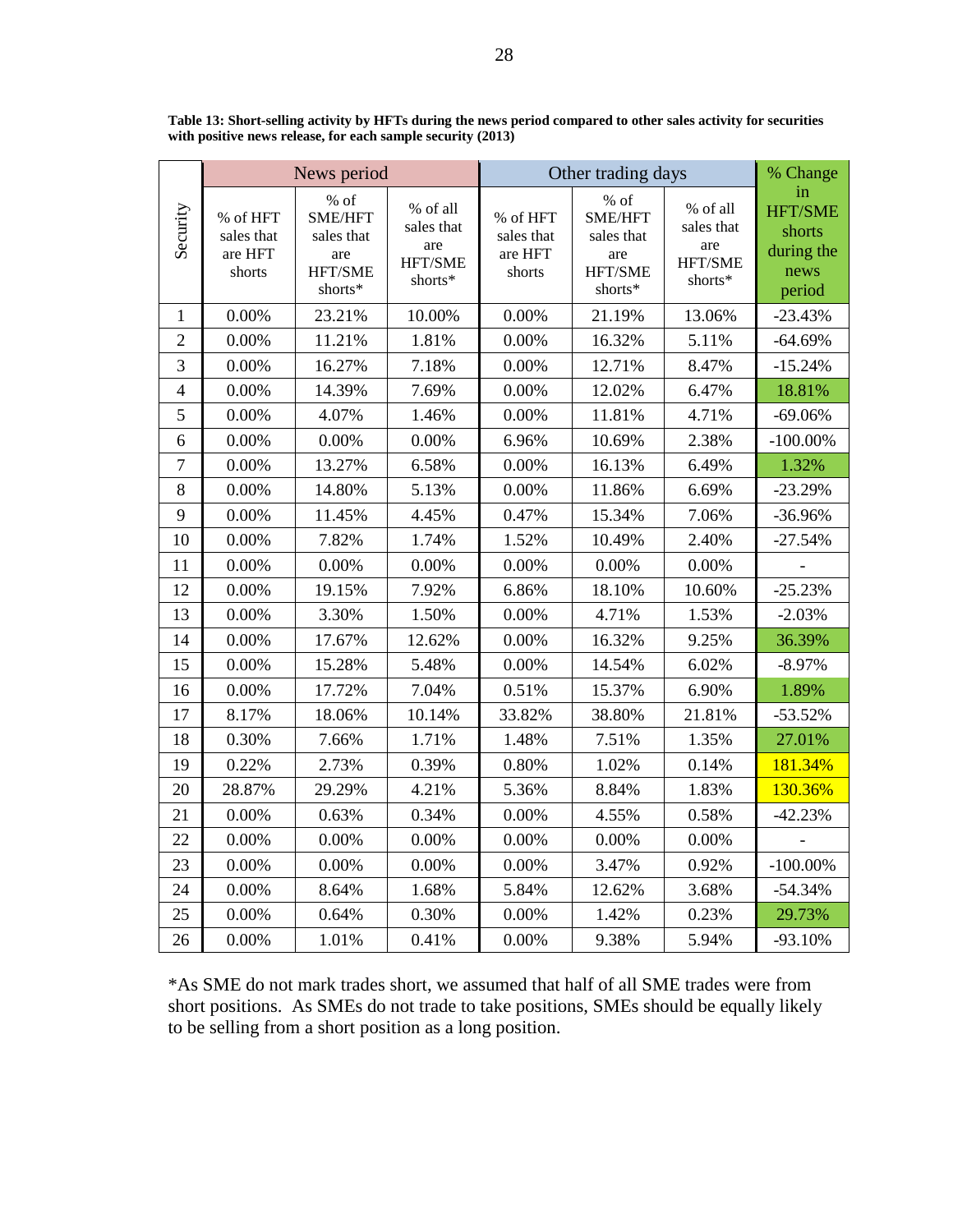# <span id="page-28-0"></span>**Appendix D**

<span id="page-28-1"></span>**Table 14: Average number of 2011 HFT orders entered within 10 seconds of each uptick trade, downtick trade, and flattick trade**

| Type of Order                    | Number of orders<br>after a downtick (%<br>increase from flat) | Number of orders<br>after an uptick (%<br>increase from flat) | Number of orders<br>after a flattick |
|----------------------------------|----------------------------------------------------------------|---------------------------------------------------------------|--------------------------------------|
| 3.96 (219.3%)<br>Sale from short |                                                                | $3.24(161.2\%)$                                               | 1.24                                 |
| 1.06(341.6%)<br>Sale from long   |                                                                | $0.67(179.1\%)$                                               | 0.24                                 |
| Buy                              | $3.50(163.1\%)$                                                | 4.46 (235.3%)                                                 | 1.33                                 |
| <b>Total</b>                     | 8.52                                                           | 8.37                                                          | 2.81                                 |

<span id="page-28-2"></span>**Table 15: Average number of 2013 HFT orders entered within 10 seconds of each uptick trade, downtick trade, and flattick trade**

| Type of Order   | Number of orders<br>after a downtick (%<br>increase from flat) | Number of orders<br>after an uptick (%<br>increase from flat) | Number of orders<br>after a flattick |
|-----------------|----------------------------------------------------------------|---------------------------------------------------------------|--------------------------------------|
| Sale from short | $1.62(252.1\%)$                                                | $1.15(150.0\%)$                                               | 0.46                                 |
| Sale from long  | $1.90(239.2\%)$                                                | $1.25(123.2\%)$                                               | 0.56                                 |
| Buy             | $2.72(147.2\%)$                                                | 3.49 (217.2%)                                                 | 1.10                                 |
| <b>Total</b>    | 6.24                                                           | 5.89                                                          | 2.12                                 |

<span id="page-28-3"></span>**Table 16: Average number of 2011 non-HFT orders entered within 10 seconds of each uptick trade, downtick trade, and flattick trade**

| Type of Order   | Number of orders<br>after a downtick (%<br>increase from flat) | Number of orders<br>after an uptick (%<br>increase from flat) | Number of orders<br>after a flattick |
|-----------------|----------------------------------------------------------------|---------------------------------------------------------------|--------------------------------------|
| Sale from short | $1.23(355.5\%)$                                                | 0.96(292.5%)                                                  | 0.27                                 |
| Sale from long  | 1.83(381.5%)                                                   | $1.18(210.5\%)$                                               | 0.38                                 |
| Buy             | $2.44(221.0\%)$                                                | 3.19 (319.7%)                                                 | 0.76                                 |
| <b>Total</b>    | 5.50                                                           | 5.33                                                          | 1.41                                 |

<span id="page-28-4"></span>

| Table 17: Average number of 2013 non-HFT orders entered within 10 seconds of each uptick trade, downtick |
|----------------------------------------------------------------------------------------------------------|
| trade, and flattick trade                                                                                |

| Type of Order                     | Number of orders<br>after a downtick(%<br>increase from flat) | Number of orders<br>after an uptick $(\%$<br>increase from flat) | Number of orders<br>after a flattick |
|-----------------------------------|---------------------------------------------------------------|------------------------------------------------------------------|--------------------------------------|
| Sale from short                   | $0.84(320.0\%)$                                               | $0.57(185.0\%)$                                                  | 0.20                                 |
| $1.49(263.4\%)$<br>Sale from long |                                                               | $1.00(143.9\%)$                                                  | 0.41                                 |
| Buy                               | $1.41(166.0\%)$                                               | $1.93(264.1\%)$                                                  | 0.53                                 |
| <b>Total</b>                      | 3.74                                                          | <b>3.50</b>                                                      | 1.14                                 |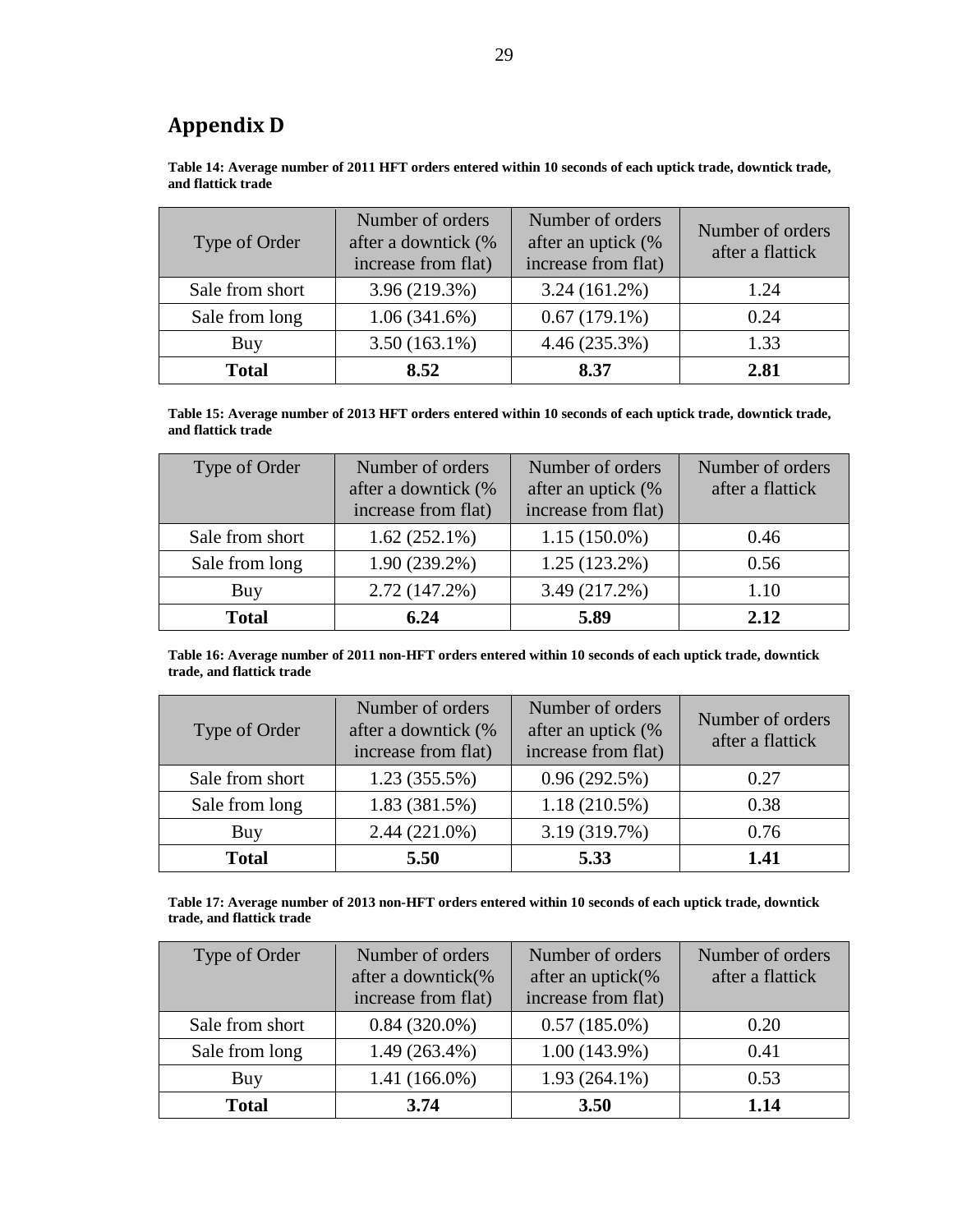| Type of Order   | % of orders<br>after a<br>downtick | % of orders<br>after an uptick | % of orders<br>after a flattick | % of orders with<br>no trade in<br>previous 10<br>seconds |
|-----------------|------------------------------------|--------------------------------|---------------------------------|-----------------------------------------------------------|
| Sale from short | 11.29%                             | 9.22%                          | 36.91%                          | 42.58%                                                    |
| Sale from long  | 11.53%                             | 7.27%                          | 27.07%                          | 54.14%                                                    |
| Buy             | 10.50%                             | 13.36%                         | 41.46%                          | 34.67%                                                    |

<span id="page-29-0"></span>**Table 18: Percentage of 2011 HFT orders entered within 10 seconds of an uptick trade, a downtick trade, a flattick trade, and when there was no trade in the previous 10 seconds**

<span id="page-29-1"></span>**Table 19: Percentage of 2013 HFT orders entered within 10 seconds of an uptick trade, a downtick trade, a flattick trade, and when there was no trade in the previous 10 seconds**

| Type of Order   | % of orders<br>after a<br>downtick | % of orders<br>after an uptick | % of orders<br>after a flattick | % of orders with<br>no trade in<br>previous 10<br>seconds |
|-----------------|------------------------------------|--------------------------------|---------------------------------|-----------------------------------------------------------|
| Sale from short | 10.93%                             | 8.07%                          | 26.48%                          | 54.51%                                                    |
| Sale from long  | 10.80%                             | 7.39%                          | 27.18%                          | 54.62%                                                    |
| Buy             | 12.41%                             | 16.59%                         | 42.62%                          | 28.38%                                                    |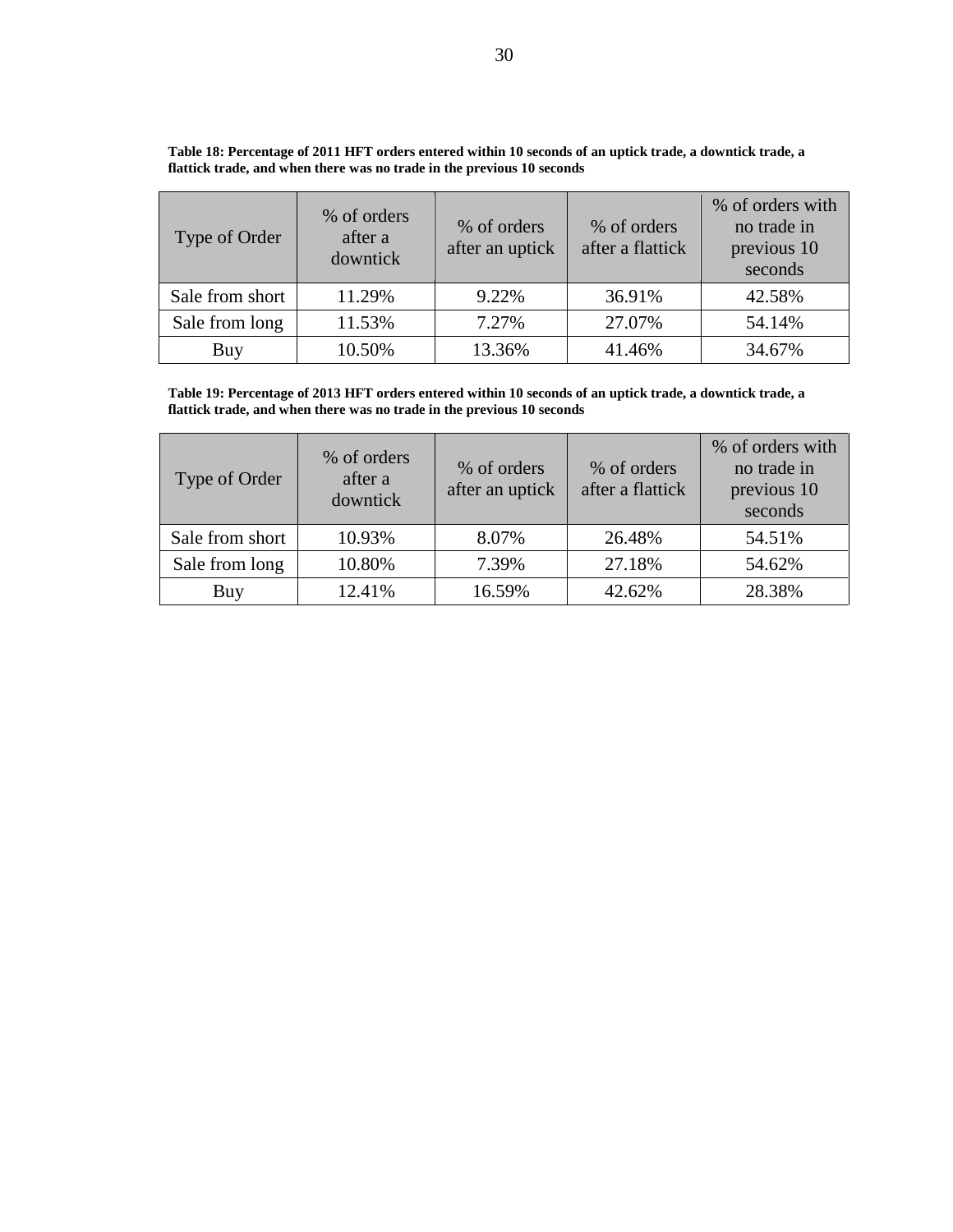# <span id="page-30-0"></span>**Appendix E**

## **Order activity for securities in 2011**

### **Table 20: Order activity for Security 7 in 2011**

| Type of Order   | % of orders entered<br>within 10 seconds<br>after a downtick | % of orders entered<br>within 10 seconds<br>after an uptick | % of orders entered<br>within 10 seconds<br>after a flattick | % of orders with no<br>trade in previous 10<br>seconds |
|-----------------|--------------------------------------------------------------|-------------------------------------------------------------|--------------------------------------------------------------|--------------------------------------------------------|
| Sale from short | 23.29%                                                       | 16.18%                                                      | 55.57%                                                       | 4.95%                                                  |
| Sale from long  | 24.10%                                                       | 14.64%                                                      | 55.88%                                                       | 5.38%                                                  |
| Buy             | 16.69%                                                       | 21.18%                                                      | 56.09%                                                       | 6.03%                                                  |

### **Table 21: Order activity for Security 8 in 2011**

| Type of Order   | % of orders entered<br>within 10 seconds | % of orders entered<br>within 10 seconds | % of orders entered<br>within 10 seconds | % of orders with no<br>trade in previous 10 |
|-----------------|------------------------------------------|------------------------------------------|------------------------------------------|---------------------------------------------|
|                 | after a downtick                         | after an uptick                          | after a flattick                         | seconds                                     |
| Sale from short | 15.65%                                   | 9.42%                                    | 57.45%                                   | 17.48%                                      |
| Sale from long  | 18.76%                                   | 4.61%                                    | 41.81%                                   | 34.82%                                      |
| Buy             | 7.17%                                    | 12.12%                                   | 52.17%                                   | 28.54%                                      |

### **Table 22: Order activity for Security 11 in 2011**

| Type of Order   | % of orders entered<br>within 10 seconds<br>after a downtick | % of orders entered<br>within 10 seconds<br>after an uptick | % of orders entered<br>within 10 seconds<br>after a flattick | % of orders with no<br>trade in previous 10<br>seconds |
|-----------------|--------------------------------------------------------------|-------------------------------------------------------------|--------------------------------------------------------------|--------------------------------------------------------|
| Sale from short | 15.03%                                                       | 5.92%                                                       | 50.11%                                                       | 28.93%                                                 |
| Sale from long  | 25.73%                                                       | 2.34%                                                       | 28.07%                                                       | 43.86%                                                 |
| Buy             | 11.11%                                                       | 22.54%                                                      | 34.12%                                                       | 32.24%                                                 |

### **Table 23: Order activity for Security 16 in 2011**

| Type of Order   | % of orders entered<br>within 10 seconds<br>after a downtick | % of orders entered<br>within 10 seconds<br>after an uptick | % of orders entered<br>within 10 seconds<br>after a flattick | % of orders with no<br>trade in previous 10<br>seconds |
|-----------------|--------------------------------------------------------------|-------------------------------------------------------------|--------------------------------------------------------------|--------------------------------------------------------|
| Sale from short | 2.82%                                                        | 11.27%                                                      | 22.54%                                                       | 63.38%                                                 |
| Sale from long  | 5.56%                                                        | $0.00\%$                                                    | 22.22%                                                       | 72.22%                                                 |
| Buy             | $0.00\%$                                                     | $0.00\%$                                                    | 13.85%                                                       | 86.15%                                                 |

### **Table 24: Order activity for Security 19 in 2011**

| Type of Order   | % of orders entered<br>within 10 seconds<br>after a downtick | % of orders entered<br>within 10 seconds<br>after an uptick | % of orders entered<br>within 10 seconds<br>after a flattick | % of orders with no<br>trade in previous 10<br>seconds |
|-----------------|--------------------------------------------------------------|-------------------------------------------------------------|--------------------------------------------------------------|--------------------------------------------------------|
| Sale from short | 10.95%                                                       | 20.15%                                                      | 49.50%                                                       | 19.40%                                                 |
| Sale from long  | 10.36%                                                       | 7.77%                                                       | 29.77%                                                       | 52.10%                                                 |
| Buy             | 13.16%                                                       | 11.56%                                                      | 36.12%                                                       | 39.17%                                                 |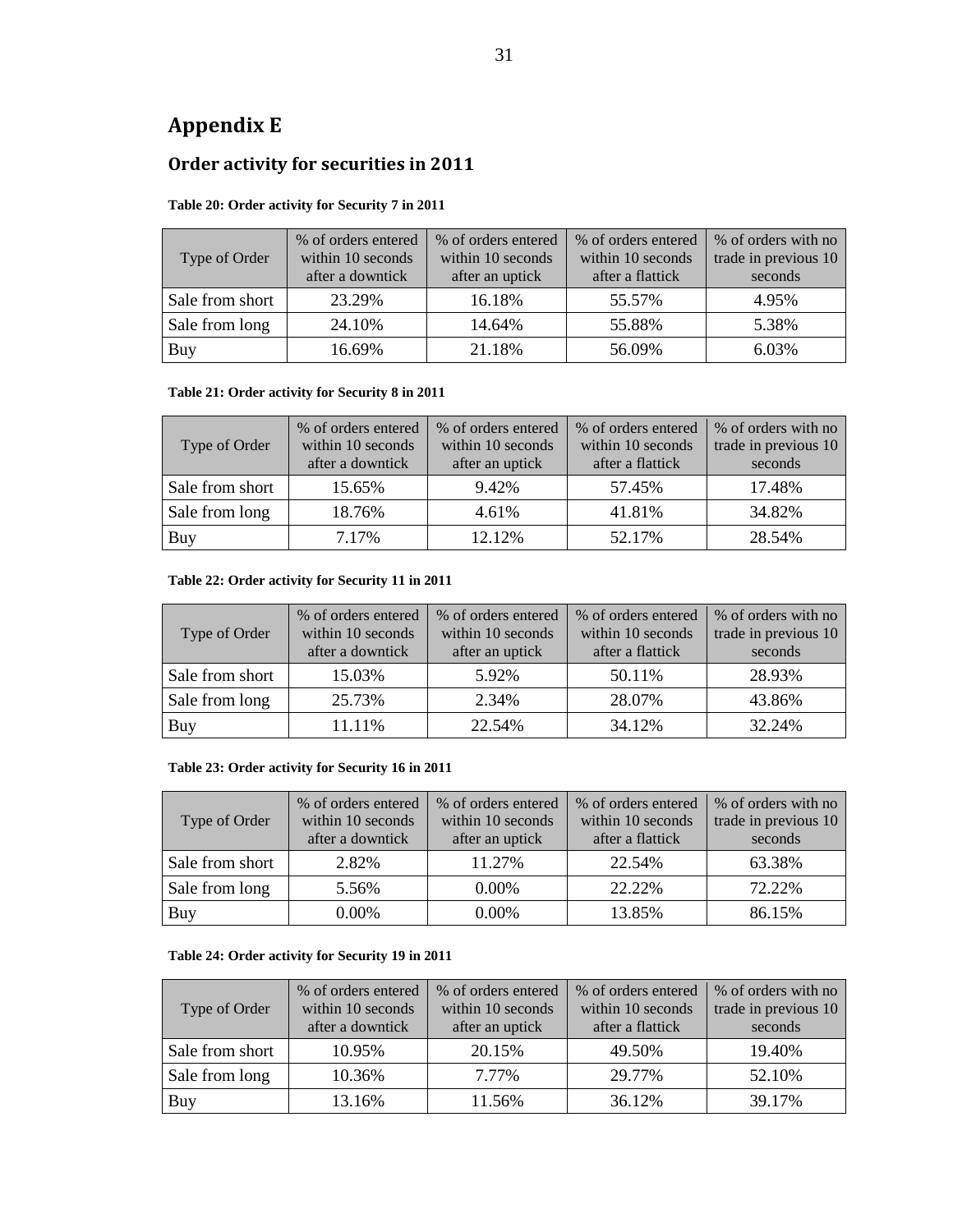### **Table 25: Order activity for Security 21 in 2011**

| Type of Order   | % of orders entered<br>within 10 seconds<br>after a downtick | % of orders entered<br>within 10 seconds<br>after an uptick | % of orders entered<br>within 10 seconds<br>after a flattick | % of orders with no<br>trade in previous 10<br>seconds |
|-----------------|--------------------------------------------------------------|-------------------------------------------------------------|--------------------------------------------------------------|--------------------------------------------------------|
| Sale from short | 27.43%                                                       | 17.14%                                                      | 41.14%                                                       | 14.29%                                                 |
| Sale from long  | 11.11%                                                       | 6.35%                                                       | 36.51%                                                       | 46.03%                                                 |
| Buy             | 8.57%                                                        | 24.76%                                                      | 36.67%                                                       | 30.00%                                                 |

### <span id="page-31-0"></span>**Table 26: Order activity for all other sample securities in 2011**

| Type of Order   | % of orders entered<br>within 10 seconds<br>after a downtick | % of orders entered<br>within 10 seconds<br>after an uptick | % of orders entered<br>within 10 seconds<br>after a flattick | % of orders with no<br>trade in previous 10<br>seconds |
|-----------------|--------------------------------------------------------------|-------------------------------------------------------------|--------------------------------------------------------------|--------------------------------------------------------|
| Sale from short | 8.11%                                                        | 7.41%                                                       | 31.50%                                                       | 52.98%                                                 |
| Sale from long  | 9.33%                                                        | 6.23%                                                       | 22.11%                                                       | 62.33%                                                 |
| Buy             | 8.60%                                                        | 10.75%                                                      | 36.26%                                                       | 44.39%                                                 |

## **Order activity for securities in 2013**

### **Table 27: Order activity for Security 19 in 2013**

| Type of Order   | % of orders entered<br>within 10 seconds<br>after a downtick | % of orders entered<br>within 10 seconds<br>after an uptick | % of orders entered<br>within 10 seconds<br>after a flattick | % of orders with no<br>trade in previous 10<br>seconds |
|-----------------|--------------------------------------------------------------|-------------------------------------------------------------|--------------------------------------------------------------|--------------------------------------------------------|
| Sale from short | 16.89%                                                       | 20.83%                                                      | 51.06%                                                       | 11.23%                                                 |
| Sale from long  | 9.55%                                                        | 6.62%                                                       | 22.42%                                                       | 61.40%                                                 |
| Buy             | 13.04%                                                       | 12.01%                                                      | 35.39%                                                       | 39.56%                                                 |

### **Table 28: Order activity for Security 20 in 2013**

| Type of Order   | % of orders entered<br>within 10 seconds<br>after a downtick | % of orders entered<br>within 10 seconds<br>after an uptick | % of orders entered<br>within 10 seconds<br>after a flattick | % of orders with no<br>trade in previous 10<br>seconds |
|-----------------|--------------------------------------------------------------|-------------------------------------------------------------|--------------------------------------------------------------|--------------------------------------------------------|
| Sale from short | 8.64%                                                        | 18.52%                                                      | 27.16%                                                       | 45.68%                                                 |
| Sale from long  | 6.40%                                                        | 2.43%                                                       | 21.41%                                                       | 69.76%                                                 |
| Buy             | 3.36%                                                        | 7.24%                                                       | 10.34%                                                       | 79.07%                                                 |

### <span id="page-31-1"></span>**Table 29: Order activity for all other sample securities in 2013**

| Type of Order   | % of orders entered<br>within 10 seconds<br>after a downtick | % of orders entered<br>within 10 seconds<br>after an uptick | % of orders entered<br>within 10 seconds<br>after a flattick | % of orders with no<br>trade in previous 10<br>seconds |
|-----------------|--------------------------------------------------------------|-------------------------------------------------------------|--------------------------------------------------------------|--------------------------------------------------------|
| Sale from short | 15.84%                                                       | 15.57%                                                      | 38.95%                                                       | 29.63%                                                 |
| Sale from long  | 12.78%                                                       | 9.15%                                                       | 36.16%                                                       | 41.90%                                                 |
| Buy             | 9.97%                                                        | 11.67%                                                      | 30.46%                                                       | 47.91%                                                 |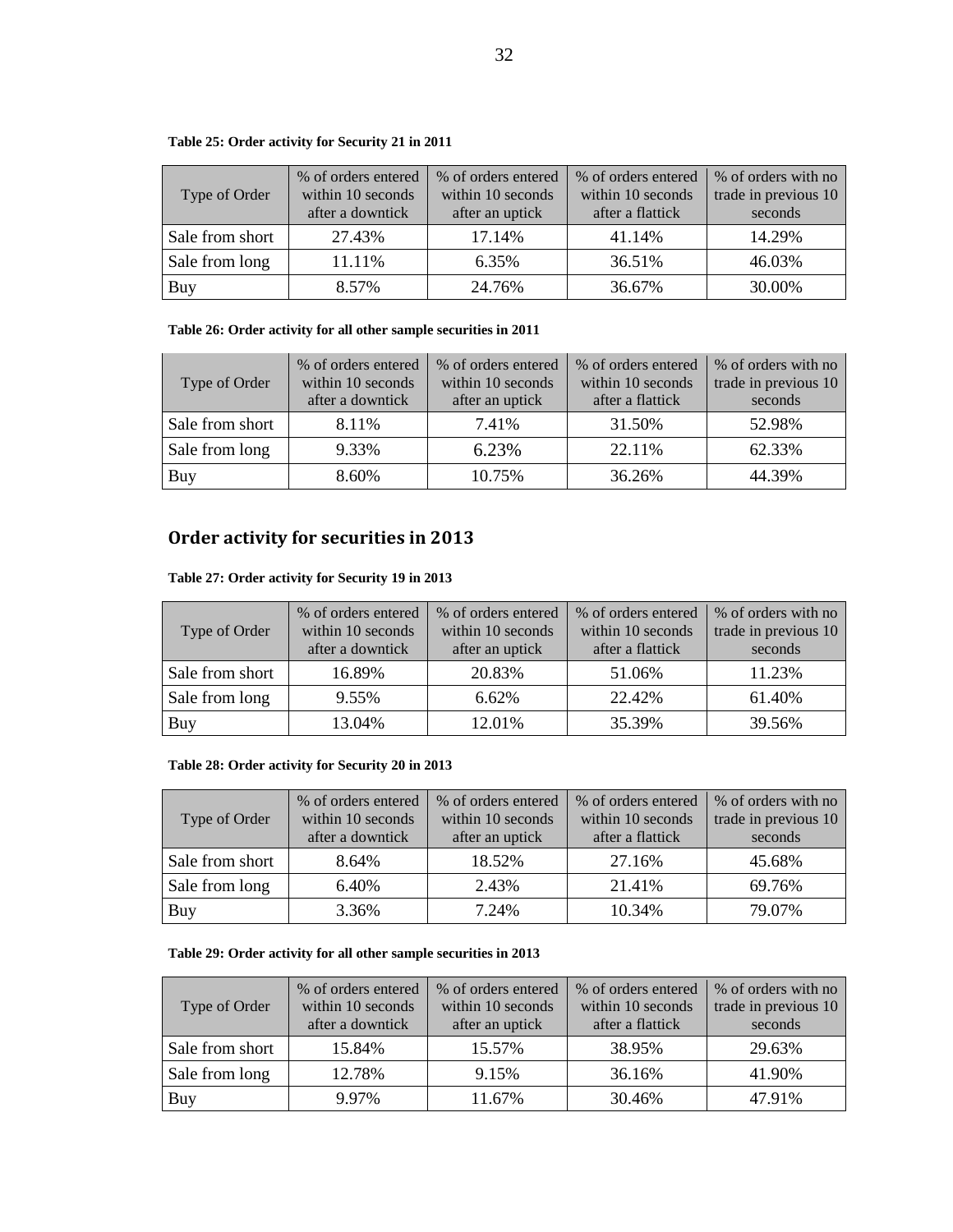| Security                                        | Increase |
|-------------------------------------------------|----------|
| $2011$ – Security 7                             | 10.53%   |
| $2011$ – Security 8                             | 104.34%  |
| $2011$ – Security 11                            | 152.99%  |
| $2011$ – Security 16                            | _*       |
| $2011$ – Security 19                            | 159.33%  |
| $2011$ – Security 21                            | 169.92%  |
| $2011$ – Average of all other sample securities | 18.94%   |
| $2013$ – Security 19                            | 214.65%  |
| $2013$ – Security 20                            | 675.72%  |
| $2013$ – Average of all other sample securities | 70.16%   |

<span id="page-32-0"></span>**Table 30: Percentage difference in HFT short-selling order activity compared to long selling order activity after an uptick**

\* This security had no orders to sell from short positions in the 10-second period following an uptick during the three-day period.